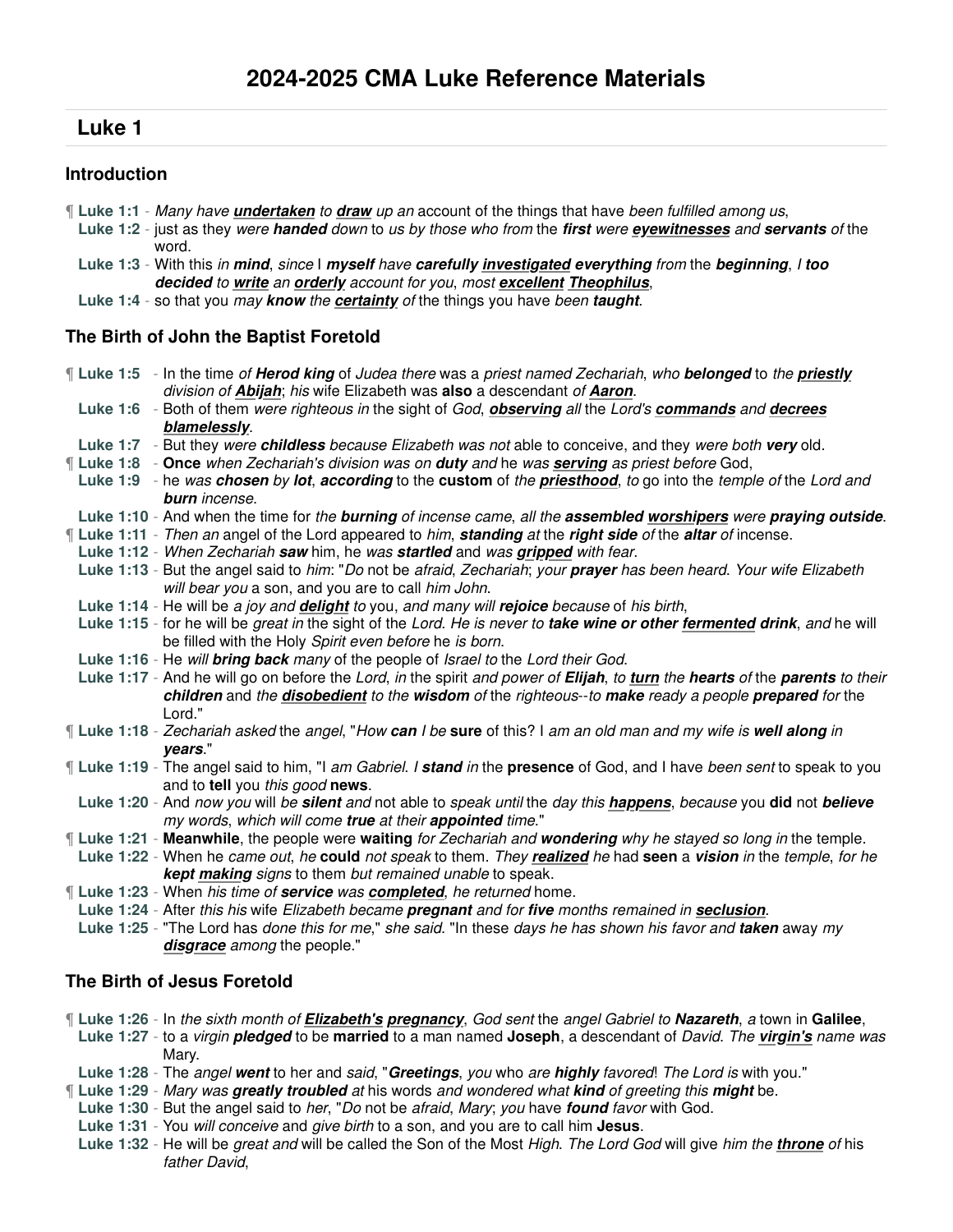**Luke 1:33** - and he will **reign over Jacob's** descendants forever; his **kingdom** will never **end**."

- ¶ **Luke 1:34** "How will this be," Mary asked the angel, "since I am a virgin?"
- ¶ **Luke 1:35** The angel answered, "The Holy Spirit will come on you, and the power of the Most High will **overshadow** you. So the holy one to be born will be called the Son of God.
- **Luke 1:36** Even Elizabeth your **relative** is going to have a child in her old **age**, and she who was said to be unable to conceive is in her sixth month.
- **Luke 1:37** For no word from God will **ever fail**."
- ¶ **Luke 1:38** "I am the Lord's servant," Mary answered. "May your word to me be fulfilled." Then the angel **left** her.

### **Mary Visits Elizabeth**

- ¶ **Luke 1:39** At that time Mary **got** ready and **hurried** to a town in the hill country of Judea,
	- **Luke 1:40 where** she **entered** Zechariah's home and **greeted** Elizabeth.
	- **Luke 1:41** When Elizabeth heard **Mary's** greeting, the baby leaped in her womb, and Elizabeth was filled with the Holy Spirit.
	- **Luke 1:42** In a **loud voice** she **exclaimed**: "Blessed are you among **women**, and blessed is the child you will bear!
	- **Luke 1:43** But why am I so favored, that the mother of my Lord **should** come to me?
	- **Luke 1:44** As **soon** as the **sound** of your greeting **reached** my **ears**, the baby in my womb leaped for joy.
	- **Luke 1:45** Blessed is she who has **believed** that the Lord would **fulfill** his **promises** to her!"

### **Mary's Song**

- ¶ **Luke 1:46** And Mary said: "My **soul glorifies** the Lord
	- **Luke 1:47** and my spirit **rejoices** in God my **Savior**,
	- **Luke 1:48** for he has been **mindful** of the humble **state** of his servant. From now on all **generations** will call me blessed,
	- **Luke 1:49** for the Mighty One has done great things for me-- holy is his name.
	- Luke 1:50 His mercy **extends** to those who fear him, from generation to generation.
	- **Luke 1:51** He has **performed** mighty **deeds** with his **arm**; he has **scattered** those who are **proud** in their **inmost thoughts**.
	- **Luke 1:52** He has **brought** down **rulers** from their **thrones** but has **lifted** up the humble.
	- **Luke 1:53** He has filled the **hungry** with good things but has sent the **rich** away **empty**.
	- **Luke 1:54** He has **helped** his servant Israel, **remembering** to be **merciful**
- **Luke 1:55** to Abraham and his descendants forever, just as he **promised** our ancestors."
- ¶ **Luke 1:56** Mary stayed with Elizabeth for about **three** months and then returned home.

### **The Birth of John the Baptist**

- ¶ **Luke 1:57** When it was time for Elizabeth to have her baby, she **gave** birth to a son.
- **Luke 1:58** Her neighbors and relatives heard that the Lord had shown her great mercy, and they **shared** her joy.
- ¶ **Luke 1:59** On the **eighth** day they came to **circumcise** the child, and they were going to name him after his father Zechariah,
	- **Luke 1:60** but his mother **spoke** up and said, "No! He is to be called John."
- ¶ **Luke 1:61** They said to her, "There is no one among your relatives who has that name."
- ¶ **Luke 1:62** Then they **made** signs to his father, to **find** out what he would **like** to name the child.
- **Luke 1:63** He asked for a **writing tablet**, and to **everyone's astonishment** he **wrote**, "His name is John."
- **Luke 1:64 Immediately** his **mouth** was **opened** and his **tongue set free**, and he **began** to speak, **praising** God.
- **Luke 1:65** All the neighbors were filled with **awe**, and **throughout** the hill country of Judea people were **talking** about all these things.
- **Luke 1:66 Everyone** who heard this wondered about it, **asking**, "What then is this child going to be?" For the Lord's hand was with him.

# **Zechariah's Song**

- ¶ **Luke 1:67** His father Zechariah was filled with the Holy Spirit and **prophesied**:
- ¶ **Luke 1:68** "**Praise** be to the Lord, the God of Israel, because he has come to his people and **redeemed** them.
- **Luke 1:69** He has **raised** up a **horn** of salvation for us in the **house** of his servant David
- **Luke 1:70** (as he said through his holy **prophets** of long **ago**),
- **Luke 1:71** salvation from our enemies and from the hand of all who **hate** us--
- **Luke 1:72** to **show** mercy to our ancestors and to **remember** his holy **covenant**,
- **Luke 1:73** the **oath** he **swore** to our father Abraham:
- **Luke 1:74** to **rescue** us from the hand of our enemies, and to **enable** us to **serve** him **without** fear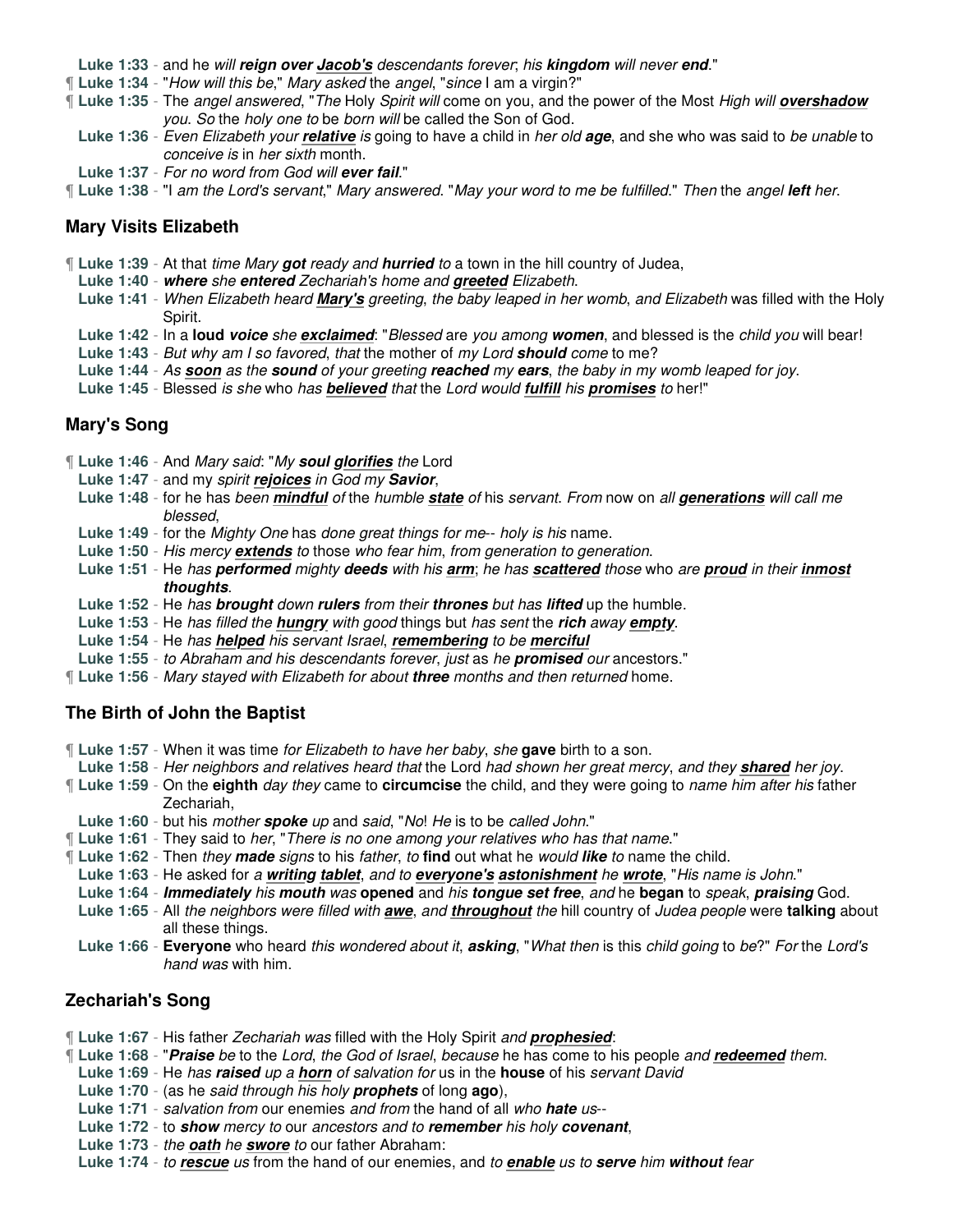**Luke 1:75** - in **holiness** and **righteousness** before him all our days.

- ¶ **Luke 1:76** And you, my child, will be called a **prophet** of the Most High; for you will go on before the Lord to **prepare** the **way** for him,
	- **Luke 1:77** to give his people the **knowledge** of salvation through the **forgiveness** of their **sins**,
	- **Luke 1:78** because of the **tender** mercy of our God, by which the **rising sun** will come to us from **heaven**
	- **Luke 1:79** to **shine** on those **living** in **darkness** and in the **shadow** of **death**, to **guide** our **feet** into the **path** of **peace**."
- ¶ **Luke 1:80** And the child **grew** and became **strong** in spirit; and he **lived** in the **wilderness** until he appeared **publicly** to Israel.

# **Luke 2**

### **The Birth of Jesus**

| If Luke 2:1 - In those days Caesar Augustus issued a decree that a census should be taken of the entire Roman<br>world.                                             |  |
|---------------------------------------------------------------------------------------------------------------------------------------------------------------------|--|
| Luke 2:2 - (This was the first census that took place while Quirinius was governor of Syria.)                                                                       |  |
| Luke 2:3 - And everyone went to their own town to register.                                                                                                         |  |
| Il Luke 2:4 - So Joseph also went up from the town of Nazareth in Galilee to Judea, to Bethlehem the town of David,                                                 |  |
| because he <b>belonged</b> to the house and <i>line</i> of David.                                                                                                   |  |
| Luke 2:5 - He went there to register with Mary, who was pledged to be married to him and was expecting a child.                                                     |  |
| Luke 2:6 - While they were there, the time came for the baby to be born,                                                                                            |  |
| Luke 2:7 - and she gave birth to her firstborn, a son. She wrapped him in cloths and placed him in a manger, because<br>there was no guest room available for them. |  |
| If Luke 2:8 - And there were shepherds living out in the fields nearby, keeping watch over their flocks at night.                                                   |  |
| Luke 2:9 - An angel of the Lord appeared to them, and the glory of the Lord <b>shone around</b> them, and they were<br>terrified.                                   |  |
| Luke 2:10 - But the angel said to them, "Do not be afraid. I bring you good news that will cause great joy for all the<br>people.                                   |  |
| Luke 2:11 - Today in the town of David a Savior has been born to you; he is the Messiah, the Lord.                                                                  |  |
| Luke 2:12 - This will be a sign to you: You will find a baby wrapped in cloths and lying in a manger."                                                              |  |
| [Luke 2:13 - Suddenly a great company of the heavenly host appeared with the angel, praising God and saying,                                                        |  |
| [Luke 2:14 - "Glory to God in the <i>highest heaven</i> , and on earth peace to those on whom his favor rests."                                                     |  |
| If Luke 2:15 - When the <i>angels had left</i> them and gone into heaven, the shepherds said to one another, "Let's go to                                           |  |
| Bethlehem and see this thing that has happened, which the Lord has told us about."                                                                                  |  |
| I Luke 2:16 - So they hurried off and found Mary and Joseph, and the baby, who was lying in the manger.                                                             |  |
| Luke 2:17 - When they had seen him, they spread the word concerning what had been told them about this child,                                                       |  |
| Luke 2:18 - and all who heard it were amazed at what the shepherds said to them.                                                                                    |  |
| Luke 2:19 - But Mary treasured up all these things and pondered them in her heart.                                                                                  |  |
| Luke 2:20 - The shepherds returned, <i>glorifying</i> and praising God for all the things they had heard and seen, which<br>were just as they had been told.        |  |
| If Luke 2:21 - On the eighth day, when it was time to circumcise the child, he was named Jesus, the name the angel                                                  |  |
| had given him before he was conceived.                                                                                                                              |  |
|                                                                                                                                                                     |  |
| <b>Jesus Presented in the Temple</b>                                                                                                                                |  |
| If Luke 2:22 - When the time came for the <b>purification rites</b> required by the Law of Moses, Joseph and Mary took him to                                       |  |
| Jerusalem to present him to the Lord                                                                                                                                |  |
| Luke 2:23 - (as it is written in the Law of the Lord, "Every firstborn male is to be consecrated to the Lord"),                                                     |  |
| Luke 2:24 - and to offer a sacrifice in keeping with what is said in the Law of the Lord: "a pair of doves or two young                                             |  |
| pigeons."                                                                                                                                                           |  |
| If Luke 2:25 - Now there was a man in Jerusalem called Simeon, who was righteous and devout. He was waiting for                                                     |  |
| the <b>consolation</b> of Israel, and the Holy Spirit was on him.                                                                                                   |  |
| Luke 2:26 - It had been revealed to him by the Holy Spirit that he would not die before he had seen the Lord's                                                      |  |
| Messiah.                                                                                                                                                            |  |
| Luke 2:27 - Moved by the Spirit, he went into the temple courts. When the parents brought in the child Jesus to do for                                              |  |
| him what the custom of the Law required,                                                                                                                            |  |
| Luke 2:28 - Simeon took him in his arms and praised God, saying:                                                                                                    |  |
| I Luke 2:29 - "Sovereign Lord, as you have promised, you may now dismiss your servant in peace.                                                                     |  |
| Luke 2:30 - For my eyes have seen your salvation,<br>Luke 2:31 - which you have prepared in the sight of all nations:                                               |  |
|                                                                                                                                                                     |  |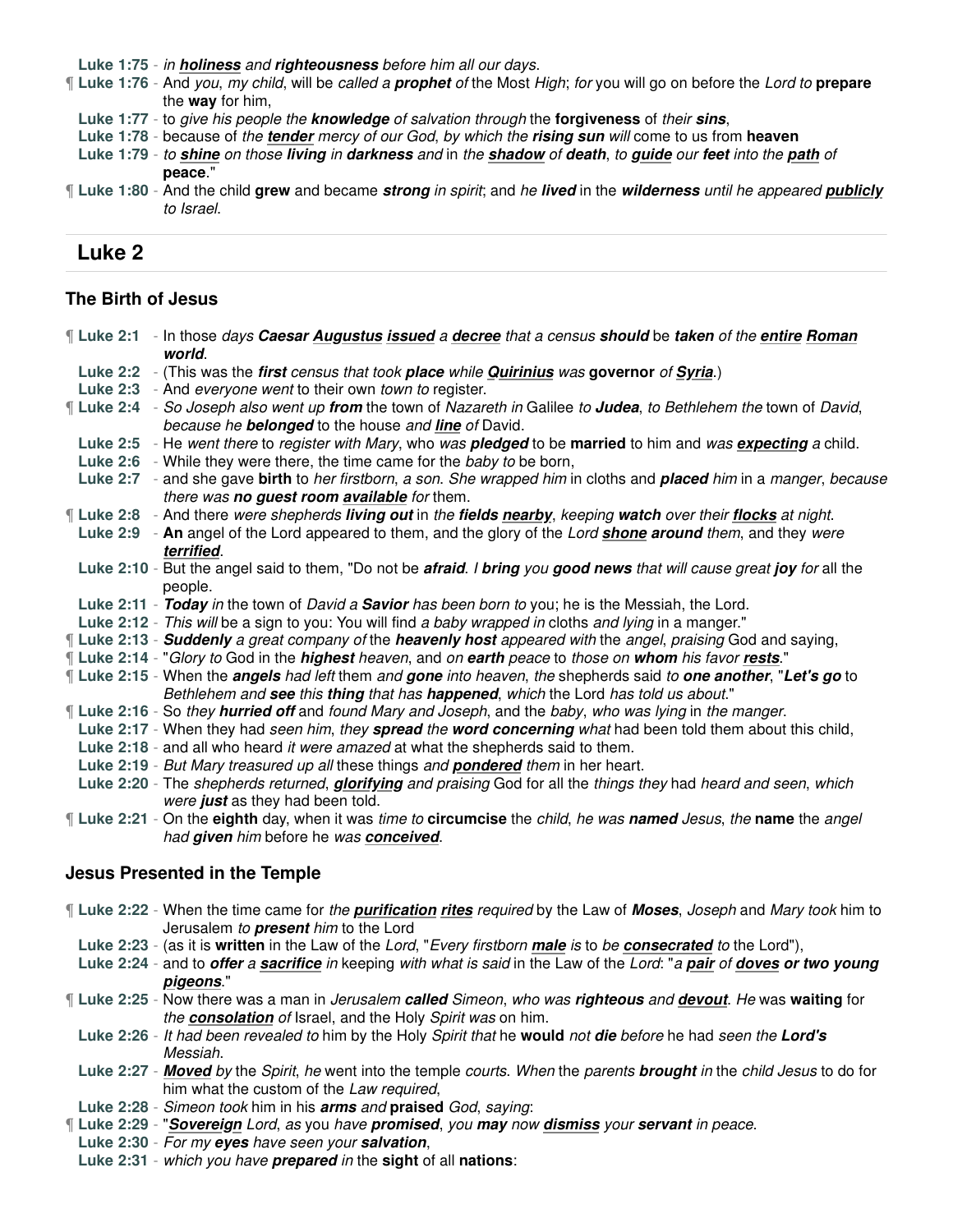**Luke 2:32** - a **light** for **revelation** to the **Gentiles**, and the glory of your people Israel."

¶ **Luke 2:33** - The **child's** father and mother **marveled** at what was said about him.

**Luke 2:34** - Then Simeon **blessed** them and said to Mary, his mother: "This child is **destined** to cause the **falling** and **rising** of many in Israel, and to be a sign that will be **spoken against**,

**Luke 2:35** - so that the **thoughts** of many **hearts** will be revealed. And a **sword** will **pierce** your own **soul too**."

¶ **Luke 2:36** - There was also a **prophet**, **Anna**, the **daughter** of **Penuel**, of the **tribe** of **Asher**. She was very old; she had **lived** with her **husband seven** years after her **marriage**,

- **Luke 2:37** and then was a **widow until** she was **eighty-four**. She **never** left the temple but **worshiped** night and day, **fasting** and **praying**.
- **Luke 2:38 Coming** up to them at that very **moment**, she gave **thanks** to God and **spoke** about the child to all who were looking **forward** to the **redemption** of Jerusalem.
- ¶ **Luke 2:39** When Joseph and Mary had **done everything** required by the Law of the Lord, they returned to Galilee to their own town of Nazareth.

**Luke 2:40** - And the child grew and **became strong**; he was **filled** with wisdom, and the **grace** of God was on him.

## **The Boy Jesus at the Temple**

- ¶ **Luke 2:41** Every **year** Jesus' parents went to Jerusalem for the Festival of the **Passover**.
- **Luke 2:42** When he was **twelve** years old, they went up to the festival, **according** to the custom.
- **Luke 2:43** After the festival was over, while his parents were **returning home**, the **boy** Jesus **stayed behind** in Jerusalem, but they were **unaware** of it.
- **Luke 2:44 Thinking** he was in their company, they **traveled** on for a day. Then they **began** looking for him among their **relatives** and **friends**.
- **Luke 2:45** When they did not find him, they went **back** to Jerusalem to **look** for him.
- **Luke 2:46** After **three** days they found him in the temple courts, **sitting** among the **teachers**, **listening** to them and **asking** them **questions**.
- **Luke 2:47** Everyone who heard him was amazed at his **understanding** and his **answers**.
- **Luke 2:48** When his parents **saw** him, they were **astonished**. His mother said to him, "Son, why have you **treated** us **like** this? Your father and I have been **anxiously** searching for you."
- ¶ **Luke 2:49** "Why were you searching for **me**?" he **asked**. "**Didn't** you **know** I had to be in my **Father's** house?"
- **Luke 2:50** But they did not **understand** what he was saying to them.
- ¶ **Luke 2:51** Then he went **down** to Nazareth with them and was **obedient** to them. But his mother treasured all these things in her heart.
- **Luke 2:52** And Jesus grew in wisdom and **stature**, and in favor with God and man.

# **Luke 3**

### **John the Baptist Prepares the Way**

¶ **Luke 3:1** - In the **fifteenth year** of the **reign** of **Tiberius Caesar**--when **Pontius Pilate** was **governor** of **Judea**, Herod tetrarch of **Galilee**, his **brother Philip** tetrarch of **Iturea** and **Traconitis**, and **Lysanias** tetrarch of **Abilene**-- **Luke 3:2** - **during** the **high-priesthood** of **Annas** and **Caiaphas**, the **word** of God came to John son of **Zechariah** in the wilderness.

- **Luke 3:3** He **went** into all the **country around** the **Jordan**, **preaching** a **baptism** of repentance for the **forgiveness** of **sins**.
- **Luke 3:4** As it is **written** in the **book** of the words of **Isaiah** the **prophet**: "A voice of one **calling** in the wilderness, '**Prepare** the **way** for the **Lord**, **make** straight **paths** for him.
- **Luke 3:5** Every **valley** shall be **filled** in, every **mountain** and **hill made low**. The **crooked roads** shall **become** straight, the **rough ways smooth**.
- **Luke 3:6** And all people will **see God's salvation**.'"
- ¶ **Luke 3:7** John **said** to the **crowds** coming out to be baptized **by** him, "You **brood** of **vipers**! Who **warned** you to **flee** from the coming **wrath**?

**Luke 3:8** - Produce fruit in **keeping** with repentance. And do not **begin** to **say** to **yourselves**, 'We **have** Abraham as **our father**.' For I **tell** you that out of **these stones** God **can raise** up **children** for Abraham.

**Luke 3:9** - The **ax** is **already at** the **root** of the **trees**, and every **tree** that **does** not produce good fruit will be **cut down** and **thrown** into the fire."

- ¶ **Luke 3:10** "What should we do then?" the **crowd** asked.
- ¶ **Luke 3:11** John answered, "Anyone who has **two shirts** should **share** with the one who has **none**, and anyone who has **food** should do the **same**."
- ¶ **Luke 3:12 Even tax collectors** came to be baptized. "**Teacher**," **they** asked, "what should we do?"
- ¶ **Luke 3:13** "Don't **collect any** more than you are **required** to," he **told** them.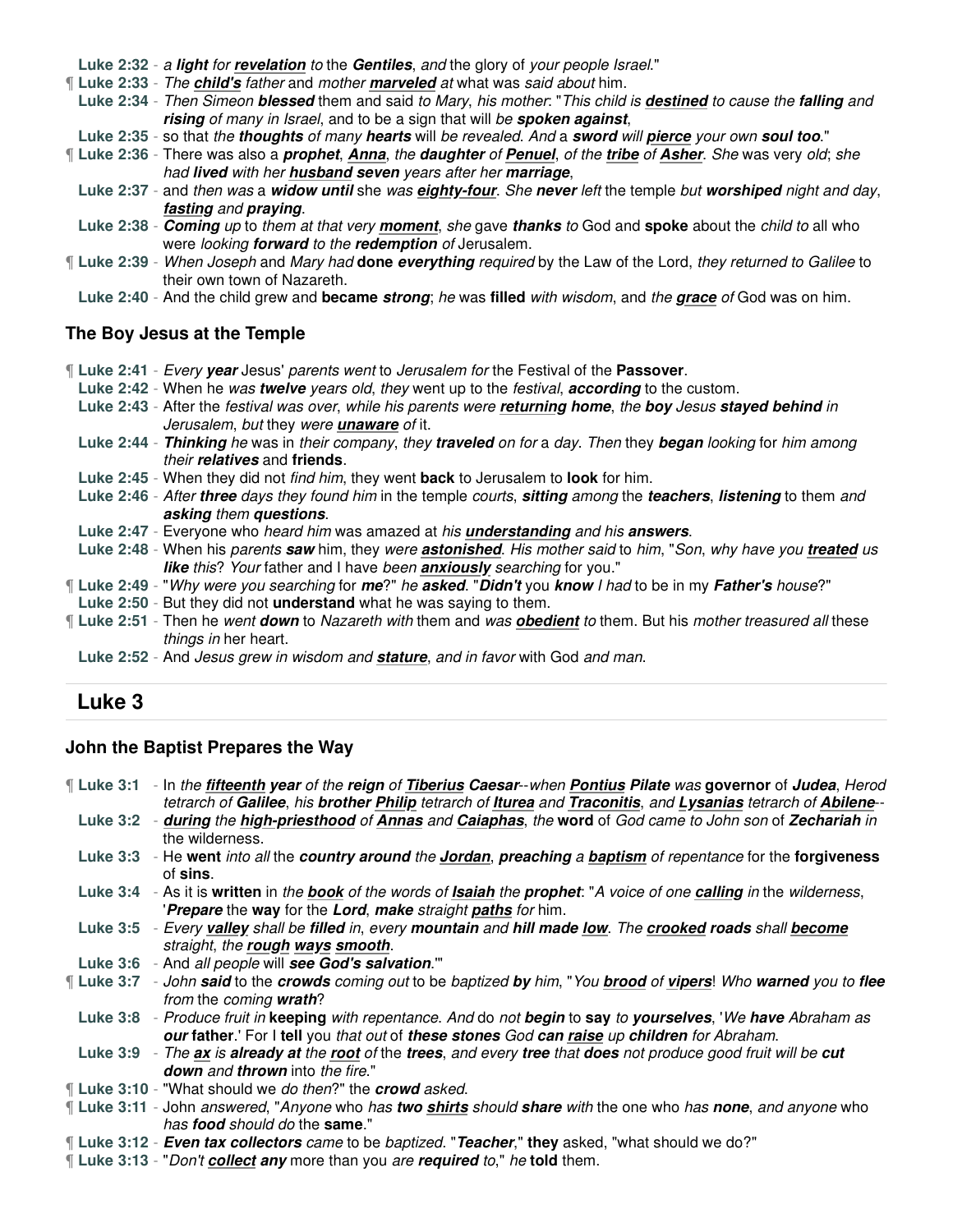- ¶ **Luke 3:14** Then **some soldiers** asked him, "And what should we do?" He **replied**, "Don't **extort money** and don't **accuse** people **falsely**--be **content** with **your pay**."
- ¶ **Luke 3:15** The people were **waiting expectantly** and were all **wondering** in **their hearts if** John **might possibly** be the **Messiah**.
- **Luke 3:16** John answered them all, "I baptize you with **water**. But one who is more **powerful** than I will **come**, the **straps** of **whose sandals** I am not **worthy** to **untie**. He will baptize you with the Holy Spirit and fire.
- **Luke 3:17** His **winnowing fork** is in his **hand** to **clear** his **threshing floor** and to **gather** the **wheat** into his **barn**, but he will **burn** up the **chaff** with **unquenchable** fire."
- **Luke 3:18** And with **many** other words John **exhorted** the people and **proclaimed** the good **news** to them.
- ¶ **Luke 3:19** But when John **rebuked** Herod the tetrarch **because** of his **marriage** to **Herodias**, his **brother's wife**, and all the other **evil things** he **had done**,
- **Luke 3:20** Herod **added this** to them all: He **locked** John up in **prison**.

### **The Baptism and Genealogy of Jesus**

- ¶ **Luke 3:21** When all the people were **being** baptized, Jesus was baptized **too**. And as he was **praying**, heaven was **opened**
- **Luke 3:22** and the Holy Spirit **descended on** him in **bodily form like** a **dove**. And a voice came from heaven: "You are **my** Son, **whom** I **love**; with you I am **well pleased**."
- ¶ **Luke 3:23 Now** Jesus **himself** was **about thirty years old** when he **began** his **ministry**. He was the son, **so** it was **thought**, of **Joseph**, the son of **Heli**,

# **Luke 9**

### **Jesus Sends Out the Twelve**

- ¶ **Luke 9:1** When Jesus had called the Twelve **together**, he gave them **power** and **authority** to drive out all demons and to **cure diseases**,
	- **Luke 9:2** and he sent them out to proclaim the kingdom of God and to **heal** the **sick**.
	- **Luke 9:3** He **told** them: "Take **nothing** for the **journey**--no **staff**, no **bag**, no bread, no **money**, no **extra shirt**.
	- **Luke 9:4 Whatever house** you **enter**, stay there **until** you leave that town.
	- **Luke 9:5 If** people do not welcome you, leave their town and **shake** the **dust off** your **feet** as a **testimony** against them."
	- **Luke 9:6** So they set out and went from village to village, **proclaiming** the good **news** and healing people **everywhere**.
- ¶ **Luke 9:7 Now** Herod the **tetrarch heard** about all that was going on. And he was **perplexed** because some were saying that John had **been** raised from the dead,
	- **Luke 9:8** others that Elijah had appeared, and still others that one of the prophets of long ago had come back to life.
- **Luke 9:9** But Herod said, "I **beheaded** John. Who, then, is this I **hear such** things about?" And he tried to see him.

# **Jesus Feeds the Five Thousand**

- ¶ **Luke 9:10** When the **apostles returned**, they **reported** to Jesus what they had **done**. Then he took them with him and they **withdrew** by themselves to a town called **Bethsaida**,
- **Luke 9:11** but the crowds **learned** about it and **followed** him. He **welcomed** them and spoke to them about the kingdom of God, and healed **those** who **needed** healing.
- ¶ **Luke 9:12 Late** in the **afternoon** the Twelve came to him and said, "**Send** the crowd **away** so they **can** go to the **surrounding villages** and **countryside** and **find** food and **lodging**, because we are in a **remote** place here."
- ¶ **Luke 9:13** He replied, "You **give** them **something** to **eat**." They answered, "We have only five loaves of bread and two fish--**unless** we go and **buy** food for all this crowd."
	- **Luke 9:14** (About five **thousand** men were there.) But he said to his disciples, "Have them **sit** down in **groups** of about **fifty each**."
	- **Luke 9:15** The disciples did so, and everyone **sat** down.
	- **Luke 9:16 Taking** the five loaves and the two fish and **looking** up to heaven, he gave **thanks** and **broke** them. Then he gave them to the disciples to **distribute** to the people.
	- **Luke 9:17** They all **ate** and were **satisfied**, and the disciples **picked** up twelve **basketfuls** of **broken pieces** that were **left over**.

### **Peter Declares That Jesus Is the Messiah**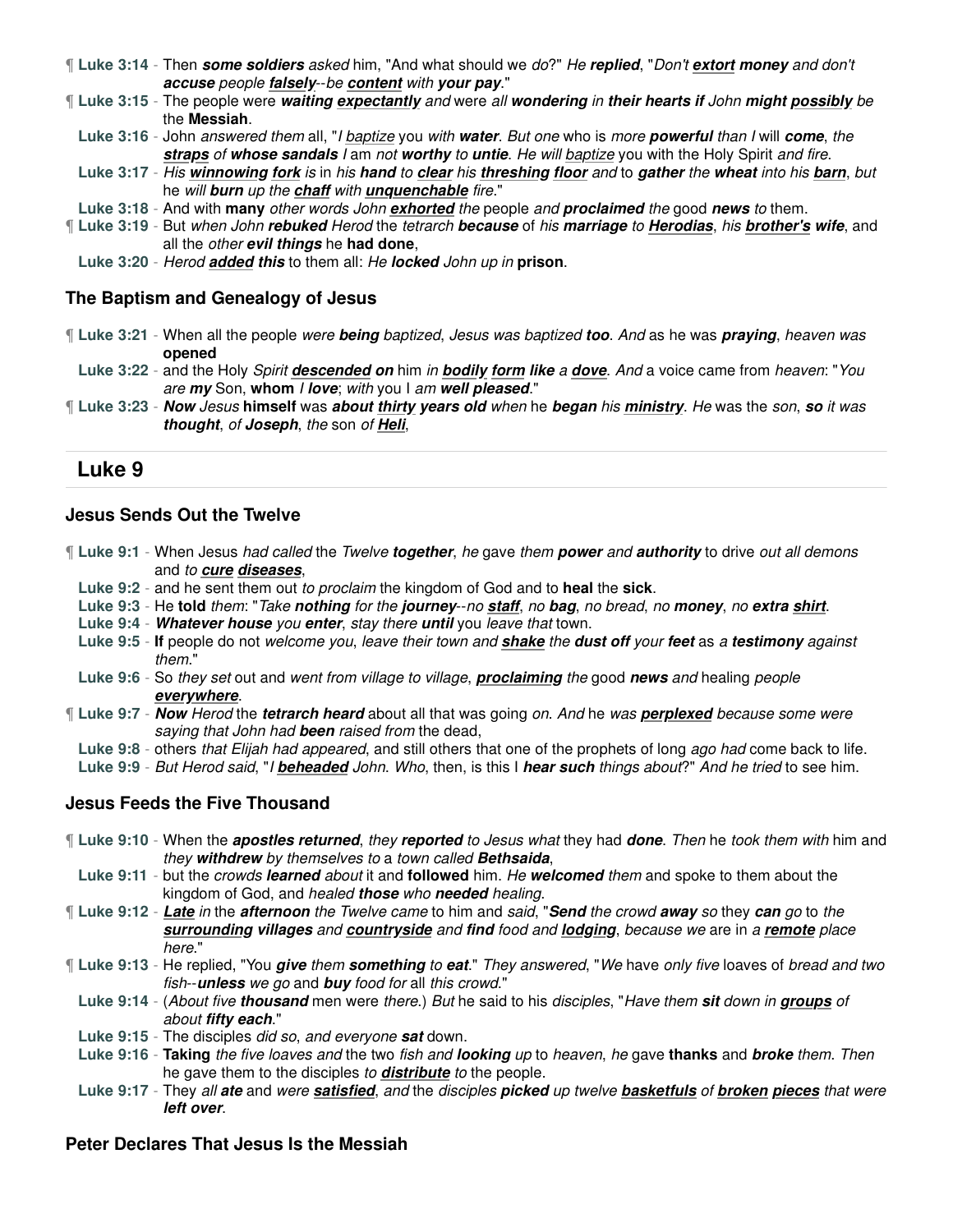- ¶ **Luke 9:18 Once** when Jesus was praying in **private** and his disciples were with him, he asked them, "Who do the crowds say I am?"
- ¶ **Luke 9:19** They replied, "Some say John the **Baptist**; others say Elijah; and still others, that one of the prophets of long ago has come back to life."
- ¶ **Luke 9:20** "But what about you?" he asked. "Who do you say I am?" Peter answered, "**God's Messiah**."

### **Jesus Predicts His Death**

- ¶ **Luke 9:21** Jesus **strictly warned** them not to tell this to anyone.
- **Luke 9:22** And he said, "The Son of Man must **suffer many** things and be **rejected** by the **elders**, the **chief priests** and the **teachers** of the **law**, and he must be **killed** and on the **third** day be raised to life."
- ¶ **Luke 9:23** Then he said to them all: "Whoever wants to be my **disciple** must **deny** themselves and take up their **cross daily** and follow me.
- **Luke 9:24** For whoever wants to save their life will lose it, but whoever **loses** their life for me will save it.
- **Luke 9:25** What good is it for someone to **gain** the **whole world**, and **yet** lose **or forfeit** their very **self**?
- **Luke 9:26** Whoever is ashamed of me and my **words**, the Son of Man will be ashamed of them when he **comes** in his glory and in the glory of the Father and of the **holy angels**.
- ¶ **Luke 9:27** "**Truly** I tell you, some who are standing here will not **taste death before** they see the kingdom of God."

# **The Transfiguration**

- ¶ **Luke 9:28** About **eight days after** Jesus said this, he took Peter, John and James with him and went up **onto** a mountain to **pray**.
	- **Luke 9:29** As he was praying, the **appearance** of his **face changed**, and his **clothes** became as **bright** as a **flash** of **lightning**.
	- **Luke 9:30** Two men, Moses and Elijah, appeared in **glorious splendor**, **talking** with Jesus.
	- **Luke 9:31** They spoke about his **departure**, which he was about to bring to **fulfillment** at Jerusalem.
	- **Luke 9:32** Peter and his **companions** were very **sleepy**, but when they became **fully awake**, they saw his glory and the two men standing with him.
	- **Luke 9:33** As the men were **leaving** Jesus, Peter said to him, "Master, it is good for us to be here. Let us put up **three shelters**--one for you, one for Moses and one for Elijah." (He did not **know** what he was saying.)
- ¶ **Luke 9:34** While he was **speaking**, a cloud appeared and **covered** them, and they were afraid as they **entered** the cloud.
- **Luke 9:35** A voice came from the cloud, saying, "This is my Son, **whom** I have **chosen**; listen to him."
- **Luke 9:36** When the voice had **spoken**, they **found** that Jesus was **alone**. The disciples **kept** this to themselves and did not tell anyone at that time what they had **seen**.

### **Jesus Heals a Demon-Possessed Boy**

- ¶ **Luke 9:37** The **next** day, when they came down from the mountain, a **large** crowd **met** him.
- **Luke 9:38** A man in the crowd called out, "**Teacher**, I **beg** you to **look** at my son, for he is my only child. **Luke 9:39** - A spirit **seizes** him and he **suddenly screams**; it **throws** him into **convulsions** so that he **foams** at the **mouth**. It **scarcely ever leaves** him and is **destroying** him.
- **Luke 9:40** I **begged** your disciples to drive it out, but they **could** not."
- ¶ **Luke 9:41** "You **unbelieving** and **perverse generation**," Jesus replied, "**how** long **shall** I stay with you and put up with you? Bring your son here."
- ¶ **Luke 9:42 Even** while the boy was **coming**, the **demon threw** him to the **ground** in a **convulsion**. But Jesus rebuked the **impure** spirit, healed the boy and gave him back to his father.

### **Jesus Predicts His Death a Second Time**

- **Luke 9:43** And they were all **amazed** at the **greatness** of God. While everyone was **marveling** at all that Jesus did, he said to his disciples,
- **Luke 9:44** "Listen **carefully** to what I am about to tell you: The Son of Man is going to be **delivered** into the **hands** of men."
- **Luke 9:45** But they did not **understand** what this **meant**. It was **hidden** from them, so that they did not **grasp** it, and they were afraid to **ask** him about it.
- ¶ **Luke 9:46 An argument started** among the disciples as to which of them **would** be the greatest.
- **Luke 9:47** Jesus, **knowing** their **thoughts**, took a little child and had him **stand beside** him.
- **Luke 9:48** Then he said to them, "Whoever welcomes this little child in my name welcomes me; and whoever welcomes me welcomes the one who sent me. For it is the one who is **least** among you all who is the greatest."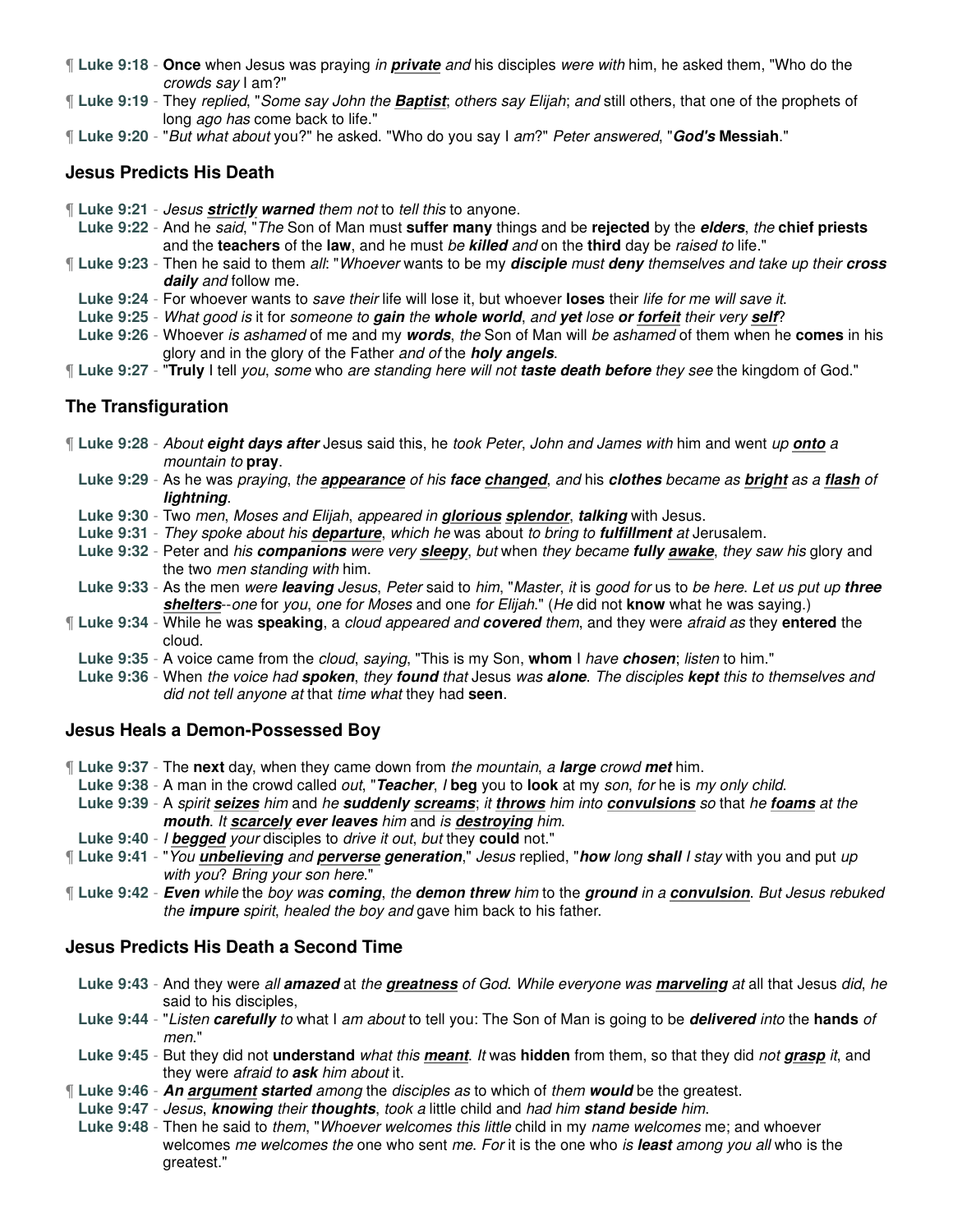¶ **Luke 9:49** - "Master," said John, "we saw someone **driving** out demons in your name and we tried to stop him, because he is not one of us."

¶ **Luke 9:50** - "Do not stop him," Jesus said, "for whoever is not against you is for you."

### **Samaritan Opposition**

- ¶ **Luke 9:51** As the time **approached** for him to be **taken** up to heaven, Jesus **resolutely** set out for Jerusalem.
- **Luke 9:52** And he sent **messengers** on **ahead**, who went into a **Samaritan** village to **get** things **ready** for him;
- **Luke 9:53** but the people there did not welcome him, because he was **heading** for Jerusalem.
- **Luke 9:54** When the disciples James and John saw this, they asked, "Lord, do you **want** us to **call fire** down from heaven to **destroy** them?"
- **Luke 9:55** But Jesus **turned** and rebuked them.
- **Luke 9:56** Then he and his disciples went to another village.

### **The Cost of Following Jesus**

- ¶ **Luke 9:57** As they were **walking along** the **road**, a man said to him, "I will follow you **wherever** you go."
- ¶ **Luke 9:58** Jesus replied, "**Foxes** have **dens** and **birds** have **nests**, but the Son of Man has no place to **lay** his **head**."
- ¶ **Luke 9:59** He said to another man, "Follow me." But he replied, "Lord, first let me go and bury my father."
- ¶ **Luke 9:60** Jesus said to him, "Let the dead bury their **own** dead, but you go and proclaim the kingdom of God."
- ¶ **Luke 9:61** Still another said, "I will follow you, Lord; but first let me go back and say **goodbye** to my **family**."
- ¶ **Luke 9:62** Jesus replied, "No one who **puts** a **hand** to the **plow** and **looks** back is **fit** for **service** in the kingdom of God."

## **Luke 10**

### **Jesus Sends Out the Seventy-Two**

¶ **Luke 10:1** - After this the Lord **appointed** seventy-two **others** and sent them two by two **ahead** of him to **every** town and place where he was about to go. **Luke 10:2** - He told them, "The harvest is **plentiful**, but the workers are few. **Ask** the Lord of the harvest, **therefore**, to **send** out workers into his harvest **field**. **Luke 10:3** - Go! I **am sending** you out like **lambs among wolves**. **Luke 10:4** - Do not **take** a **purse** or **bag** or **sandals**; and do not **greet anyone** on the road. ¶ **Luke 10:5** - "When you enter a house, **first** say, 'Peace to this house.' **Luke 10:6** - If **someone** who **promotes** peace is there, your peace will **rest** on them; if not, it will return to you. **Luke 10:7** - **Stay** there, **eating** and **drinking whatever** they **give** you, for the **worker deserves** his **wages**. Do not **move around** from house to house. ¶ **Luke 10:8** - "When you enter a town and are welcomed, **eat** what is **offered** to you. **Luke 10:9** - **Heal** the **sick** who are there and tell them, 'The kingdom of God has come near to you.' **Luke 10:10** - But when you enter a town and are not welcomed, go into **its streets** and say, **Luke 10:11** - 'Even the **dust** of your town **we wipe** from **our** feet as a **warning** to you. **Yet** be **sure** of this: The kingdom of God has come near.' **Luke 10:12** - I tell you, it will be more bearable on that day for **Sodom** than for that town. ¶ **Luke 10:13** - "Woe to you, **Chorazin**! Woe to you, **Bethsaida**! For if the **miracles** that were performed in you had been performed in Tyre and Sidon, they **would** have **repented long ago**, **sitting** in **sackcloth** and **ashes**. **Luke 10:14** - But it will be more bearable for Tyre and Sidon at the **judgment** than for you. **Luke 10:15** - And you, **Capernaum**, will you be **lifted** to the **heavens**? No, you will go down to **Hades**. ¶ **Luke 10:16** - "Whoever listens to you listens to me; whoever rejects you rejects me; but whoever rejects me rejects him who sent me." ¶ **Luke 10:17** - The seventy-two **returned** with joy and said, "Lord, even the **demons** submit to **us** in your **name**." ¶ **Luke 10:18** - He replied, "I saw **Satan fall** like **lightning** from heaven. **Luke 10:19** - I have **given** you **authority** to **trample** on **snakes** and **scorpions** and to **overcome** all the **power** of the **enemy**; **nothing** will **harm** you. **Luke 10:20** - **However**, do not rejoice that the **spirits** submit to you, but rejoice that your **names** are written in heaven." ¶ **Luke 10:21** - At that **time** Jesus, **full** of joy **through** the **Holy Spirit**, said, "I **praise** you, Father, Lord of heaven and **earth**, **because** you have **hidden** these things from the **wise** and **learned**, and **revealed** them to **little children**. **Yes**, Father, for this is what you were **pleased** to do. ¶ **Luke 10:22** - "All things have been **committed** to me by my Father. No one knows who the Son is except the Father, and no one knows who the Father is except the Son and **those** to **whom** the Son **chooses** to **reveal** him." ¶ **Luke 10:23** - Then he **turned** to his disciples and said **privately**, "**Blessed** are the **eyes** that see what you see.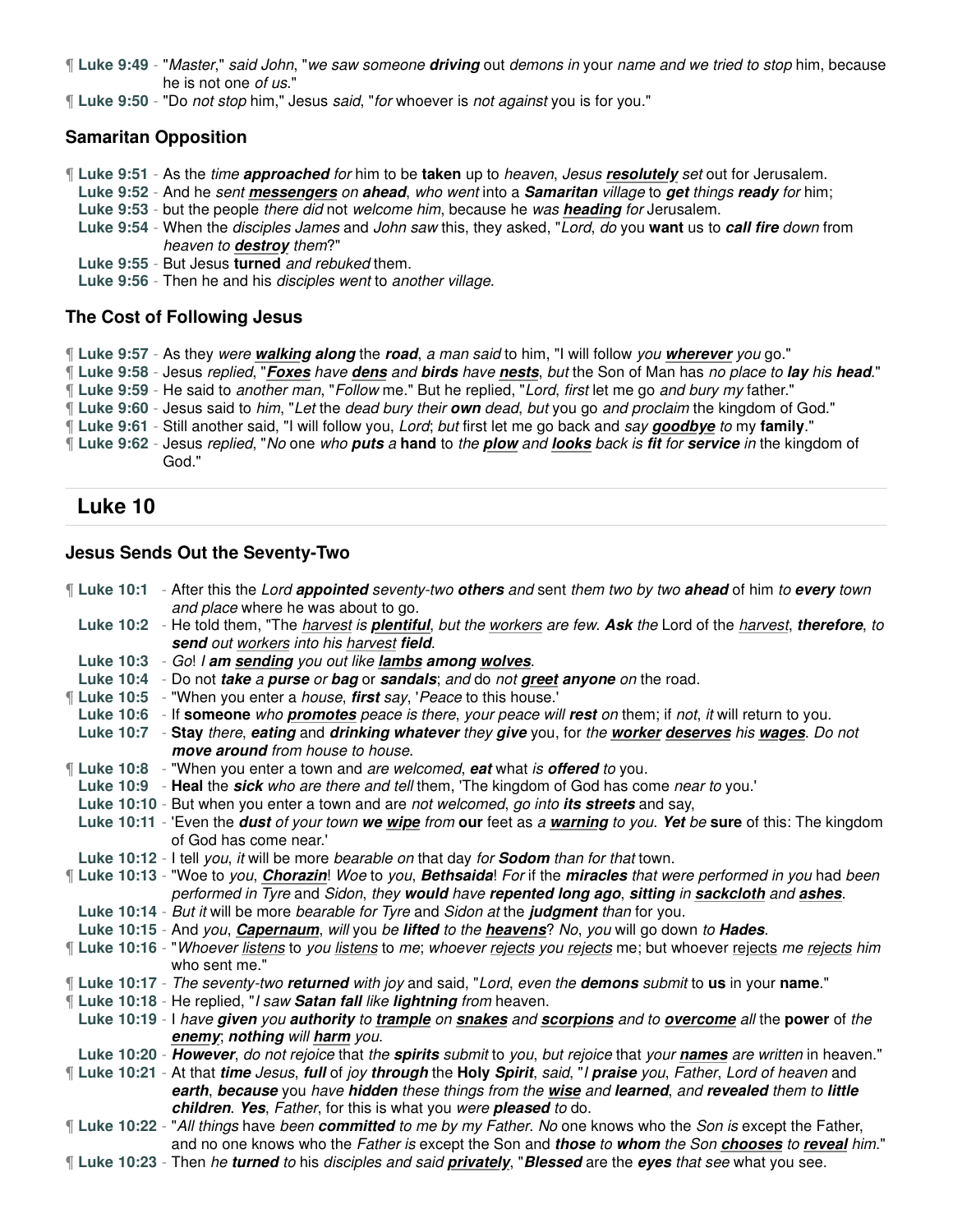**Luke 10:24** - For I tell you that many **prophets** and **kings** wanted to see what you see but did not see it, and to hear what you hear but did not hear it."

# **The Parable of the Good Samaritan**

¶ **Luke 10:25** - On one **occasion** an expert in the law **stood up** to **test** Jesus. "**Teacher**," he asked, "what **must** I do to **inherit eternal life**?"

¶ **Luke 10:26** - "What is written in the Law?" he replied. "**How** do you **read** it?"

¶ **Luke 10:27** - He answered, "'Love the Lord your God with all your **heart** and with all your **soul** and with all your **strength** and with all your **mind**'; and, 'Love your neighbor as **yourself**.'"

- ¶ **Luke 10:28** "You have answered **correctly**," Jesus replied. "Do this and you will **live**."
- ¶ **Luke 10:29** But he wanted to **justify himself**, so he asked Jesus, "And who is my neighbor?"

¶ **Luke 10:30** - In **reply** Jesus said: "A man was going down from **Jerusalem** to **Jericho**, when he was **attacked** by robbers. They **stripped** him of his **clothes**, **beat** him and went away, **leaving** him **half dead**.

- **Luke 10:31** A **priest happened** to be going down the **same** road, and when he saw the man, he passed by on the other side.
- **Luke 10:32** So **too**, a **Levite**, when he came to the place and saw him, passed by on the other side.
- **Luke 10:33** But a **Samaritan**, as he **traveled**, came where the man was; and when he saw him, he took **pity** on him. **Luke 10:34** - He went to him and **bandaged** his **wounds**, **pouring** on **oil** and **wine**. Then he **put** the man on his **own donkey**, **brought** him to an **inn** and took care of him.
- **Luke 10:35** The **next** day he took out two **denarii** and **gave** them to the **innkeeper**. '**Look** after him,' he said, 'and when I return, I will **reimburse** you for **any extra expense** you **may** have.'

¶ **Luke 10:36** - "**Which** of these **three** do you **think** was a neighbor to the man who **fell** into the **hands** of robbers?"

¶ **Luke 10:37** - The expert in the law replied, "The one who had **mercy** on him." Jesus told him, "Go and do **likewise**."

### **At the Home of Martha and Mary**

¶ **Luke 10:38** - As Jesus and his disciples were on **their way**, he came to a **village** where a **woman named** Martha **opened** her **home** to him.

- **Luke 10:39** She had a sister **called** Mary, who **sat** at the **Lord's** feet **listening** to what he said.
- **Luke 10:40** But Martha was **distracted** by all the **preparations** that had to be **made**. She came to him and asked, "Lord, **don't** you care that my sister has **left** me to do the **work** by **myself**? Tell her to **help** me!"
- ¶ **Luke 10:41** "Martha, Martha," the Lord answered, "you are **worried** and **upset** about many things,
- **Luke 10:42** but few things are **needed**--or **indeed only** one. Mary has **chosen** what is **better**, and it will not be **taken** away from her."

# **Luke 11**

### **Jesus' Teaching on Prayer**

¶ **Luke 11:1** - One day Jesus was **praying** in a **certain** place. When he finished, one of his disciples said to him, "Lord, **teach** us to pray, just as **John taught** his disciples."

- ¶ **Luke 11:2** He said to them, "When you pray, say: "'Father, **hallowed** be your **name**, your kingdom come.
- **Luke 11:3** Give us **each** day our **daily** bread.
- **Luke 11:4** Forgive us our sins, for **we** also forgive everyone who sins against us. And **lead** us not **into temptation**.'"
- ¶ **Luke 11:5** Then Jesus said to them, "Suppose you have a friend, and you go to him at **midnight** and say, 'Friend, **lend** me **three loaves** of bread;
- **Luke 11:6** a friend of **mine** on a **journey** has come to me, and I have no **food** to **offer** him.'
- **Luke 11:7** And suppose the one inside **answers**, '**Don't bother** me. The door is **already locked**, and **my** children and I are in **bed**. I **can't** get up and give you **anything**.'

**Luke 11:8** - I tell you, **even** though he will not get up and give you the bread because of **friendship**, **yet** because of your **shameless audacity** he will **surely** get up and give you as much as you **need**.

- ¶ **Luke 11:9** "So I say to you: Ask and it will be given to you; **seek** and you will find; **knock** and the door will be opened to you.
- **Luke 11:10** For everyone who asks **receives**; the one who **seeks** finds; and to the one who **knocks**, the door will be opened.
- ¶ **Luke 11:11** "Which of you **fathers**, if your son asks for a **fish**, will give him a **snake** instead?
- **Luke 11:12** Or if he asks for an **egg**, will give him a **scorpion**?
- **Luke 11:13** If you then, though you are **evil**, **know** how to give **good gifts** to your children, how much more will your Father in heaven give the **Holy** Spirit to those who ask him!"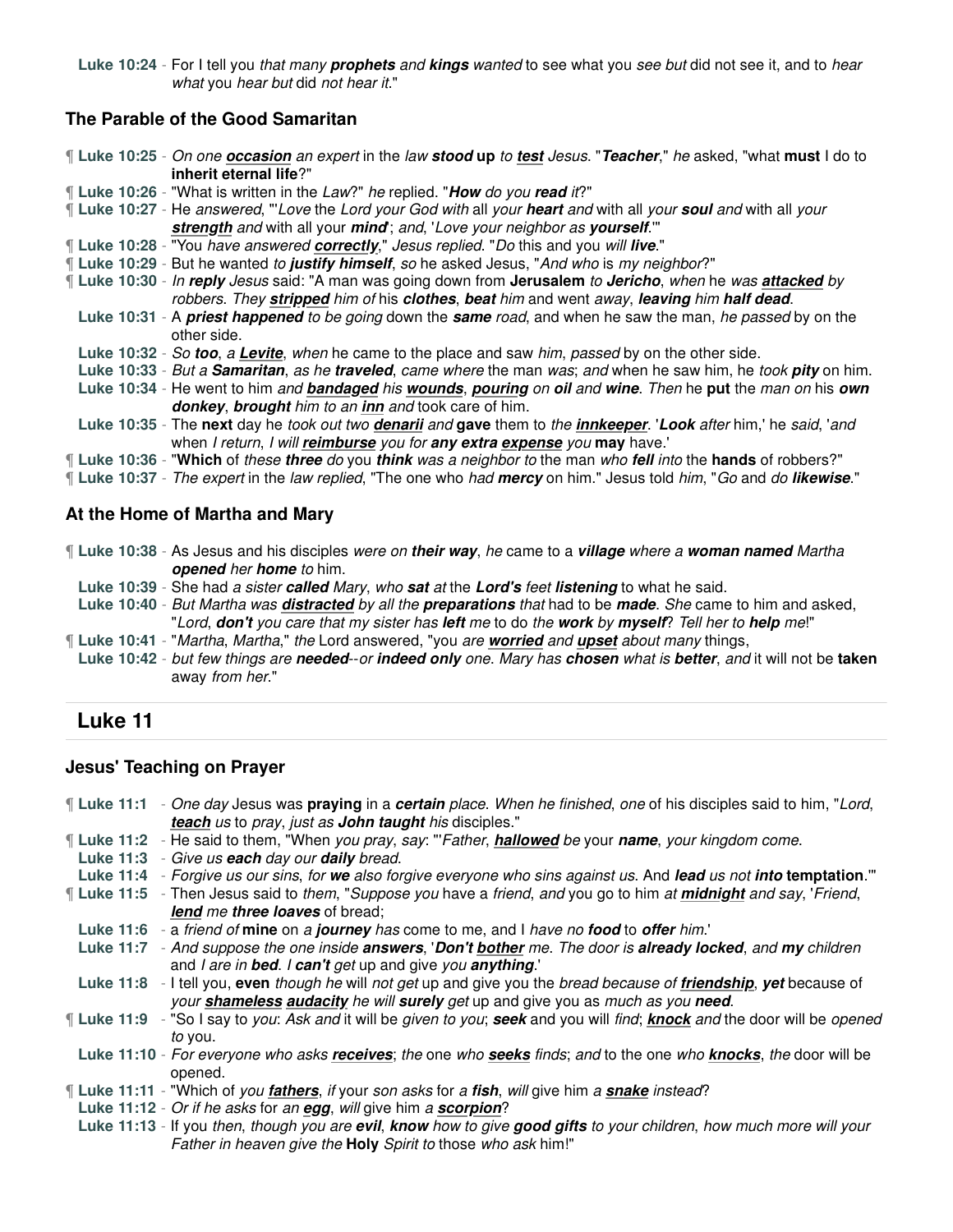### **Jesus and Beelzebul**

|  | <b>If Luke 11:14</b> - Jesus was driving out a demon that was mute. When the demon left, the man who had been mute spoke,<br>and the crowd was <b>amazed</b> .   |
|--|------------------------------------------------------------------------------------------------------------------------------------------------------------------|
|  | Luke 11:15 - But some of them said, "By Beelzebul, the <b>prince</b> of demons, he is driving out demons."                                                       |
|  | Luke 11:16 - Others tested him by asking for a sign from heaven.                                                                                                 |
|  | If Luke 11:17 - Jesus knew their thoughts and said to them: "Any kingdom divided against itself will be ruined, and a<br>house divided against itself will fall. |
|  | Luke 11:18 - If Satan is divided against himself, how can his kingdom stand? I say this because you claim that I drive<br>out demons by Beelzebul.               |
|  | Luke 11:19 - Now if I drive out demons by Beelzebul, by whom <b>do</b> your followers drive them out? So then, they will be<br>your judges.                      |
|  | Luke 11:20 - But if I drive out demons by the finger of God, then the kingdom of God has come upon you.                                                          |
|  | If Luke 11:21 - "When a strong man, fully armed, guards his own house, his possessions are safe.                                                                 |
|  | Luke 11:22 - But when someone stronger attacks and overpowers him, he takes away the armor in which the man                                                      |
|  | trusted and divides up his plunder.                                                                                                                              |
|  | I Luke 11:23 - "Whoever is not with me is against me, and whoever does not gather with me scatters.                                                              |
|  | If Luke 11:24 - "When an impure spirit comes out of a person, it goes through arid places seeking rest and does not                                              |
|  | find it. Then it says, 'I will return to the house I left.'                                                                                                      |
|  | Luke 11:25 - When it <b>arrives</b> , it finds the house <b>swept</b> clean and put in <b>order</b> .                                                            |
|  | Luke 11:26 - Then it goes and takes seven other spirits more wicked than itself, and they go in and live there. And the                                          |
|  | final condition of that person is worse than the first."                                                                                                         |
|  | If Luke 11:27 - As Jesus was <i>saying these things, a woman in</i> the crowd called <i>out, "Blessed</i> is the <i>mother who gave</i>                          |
|  | you birth and nursed you."                                                                                                                                       |
|  | <b>If Luke 11:28</b> - He replied, "Blessed rather are those who hear the word of God and obey it."                                                              |
|  |                                                                                                                                                                  |

## **The Sign of Jonah**

- ¶ **Luke 11:29** As the **crowds increased**, Jesus said, "This is a wicked generation. It asks for a sign, but **none** will be given it **except** the sign of Jonah.
- **Luke 11:30** For as Jonah was a sign to the **Ninevites**, so also will the Son of Man be to this generation.
- **Luke 11:31** The **Queen** of the **South** will **rise** at the judgment with the people of this generation and condemn them, for **she came** from the **ends** of the **earth** to **listen** to **Solomon's** wisdom; and now something greater than **Solomon** is here.
- **Luke 11:32** The **men** of **Nineveh** will stand up at the judgment with this generation and condemn it, for they **repented** at the **preaching** of Jonah; and now something greater than Jonah is here.

# **The Lamp of the Body**

¶ **Luke 11:33** - "No one **lights** a lamp and **puts** it in a place **where** it will be **hidden**, or **under** a **bowl**. Instead they put it on its stand, so that those who come in **may** see the light.

- **Luke 11:34** Your **eye** is the lamp of your body. When your **eyes** are **healthy**, your whole body also is full of light. But when they are **unhealthy**, your body also is full of darkness.
- **Luke 11:35** See to it, then, that the light **within** you is not darkness.
- **Luke 11:36** Therefore, if your whole body is full of light, and no **part** of it **dark**, it will be just as full of light as when a lamp **shines** its light on you."

### **Woes on the Pharisees and the Experts in the Law**

¶ **Luke 11:37** - When Jesus had finished **speaking**, a Pharisee **invited** him to **eat** with him; so he went in and **reclined** at the **table**.

**Luke 11:38** - But the Pharisee was **surprised** when he **noticed** that Jesus did not first **wash before** the **meal**.

¶ **Luke 11:39** - Then the Lord said to him, "Now then, you Pharisees clean the outside of the **cup** and **dish**, but inside you are full of **greed** and **wickedness**.

**Luke 11:40** - You **foolish** people! Did not the one who **made** the outside **make** the inside also?

**Luke 11:41** - But now as for what is inside you--be **generous** to the **poor**, and **everything** will be clean for you.

¶ **Luke 11:42** - "Woe to you Pharisees, because you give God a **tenth** of your **mint**, **rue** and all other **kinds** of **garden herbs**, but you **neglect justice** and the love of God. You **should** have **practiced** the **latter** without **leaving** the **former undone**.

¶ **Luke 11:43** - "Woe to you Pharisees, because you love the **most important seats** in the **synagogues** and **respectful greetings** in the **marketplaces**.

¶ **Luke 11:44** - "Woe to you, because you are **like unmarked graves**, which people **walk over** without **knowing** it."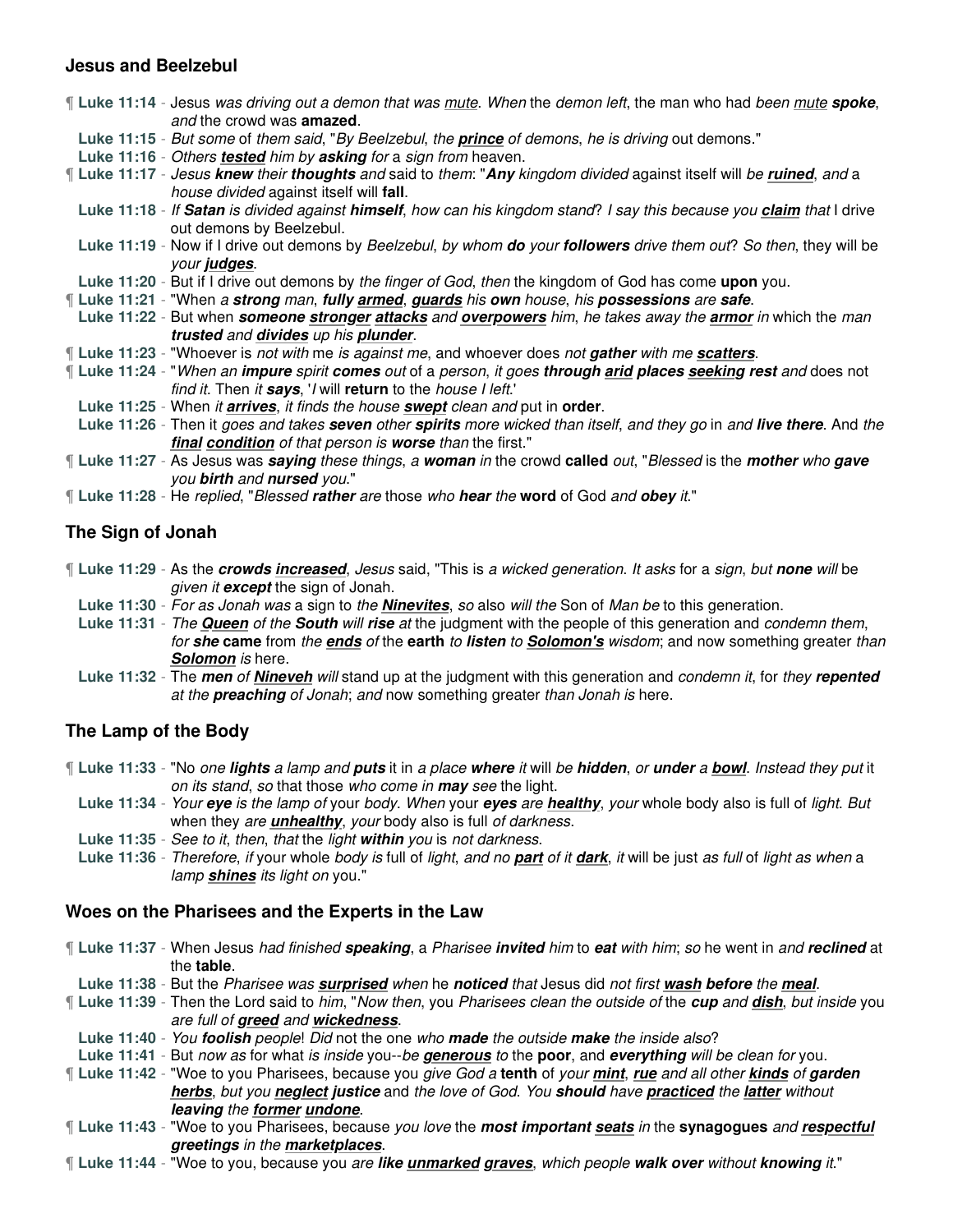¶ **Luke 11:45** - One of the experts in the law **answered** him, "**Teacher**, when you say these things, you **insult** us also."

¶ **Luke 11:46** - Jesus replied, "And you experts in the law, woe to you, because you **load** people **down** with **burdens** they can **hardly carry**, and you yourselves will not **lift** one finger to **help** them.

¶ **Luke 11:47** - "Woe to you, because you build tombs for the prophets, and it was your ancestors who killed them.

**Luke 11:48** - So you **testify** that you **approve** of what your ancestors did; they killed the prophets, and you build their tombs.

- **Luke 11:49** Because of this, God in his wisdom said, 'I will **send** them prophets and **apostles**, some of whom they will **kill** and others they will **persecute**.'
- **Luke 11:50** Therefore this generation will be held responsible for the blood of all the prophets that has been **shed since** the **beginning** of the **world**,
- **Luke 11:51** from the blood of **Abel** to the blood of **Zechariah**, who was killed **between** the **altar** and the **sanctuary**. **Yes**, *I* tell you, this generation will be held responsible for *it all.*
- ¶ **Luke 11:52** "Woe to you experts in the law, because you have **taken** away the **key** to **knowledge**. You yourselves have not **entered**, and you have **hindered** those who **were entering**."
- ¶ **Luke 11:53** When Jesus went outside, the Pharisees and the **teachers** of the law **began** to **oppose** him **fiercely** and to **besiege** him with **questions**,
- **Luke 11:54 waiting** to **catch** him in something he **might** say.

# **Luke 13**

# **Repent or Perish**

- ¶ **Luke 13:1** Now there were some **present** at that time who told Jesus about the Galileans **whose blood Pilate** had mixed with their **sacrifices**.
	- **Luke 13:2** Jesus answered, "Do you think that **these** Galileans were **worse sinners** than all the **other** Galileans because they **suffered** this way?
- **Luke 13:3** I tell you, no! But unless you repent, you too will all perish.
- **Luke 13:4** Or those eighteen who **died** when the **tower** in **Siloam fell** on them--do you think they were more **guilty** than all the **others living** in Jerusalem?
- **Luke 13:5** I tell you, no! But unless you repent, you too will all perish."
- ¶ **Luke 13:6** Then he told this **parable**: "A man had a fig tree **growing** in his vineyard, and he went to look for fruit on it but **did** not **find** any.
- **Luke 13:7** So he said to the man who took **care** of the vineyard, 'For **three** years now **I've** been **coming** to look for fruit on this fig tree and **haven't found** any. Cut it down! **Why** should it **use** up the **soil**?'
- ¶ **Luke 13:8** "'Sir,' the man replied, 'leave it **alone** for one more year, and **I'll dig around** it and **fertilize** it.
- **Luke 13:9** If it **bears** fruit next year, **fine**! If not, then cut it down.'"

# **Jesus Heals a Crippled Woman on the Sabbath**

- ¶ **Luke 13:10** On a Sabbath Jesus was teaching in one of the **synagogues**,
- **Luke 13:11** and a woman was there who had been **crippled by** a **spirit** for eighteen years. She was **bent over** and **could** not **straighten** up at all.
- **Luke 13:12** When Jesus **saw** her, he **called** her **forward** and said to her, "Woman, you are set free from your **infirmity**."
- **Luke 13:13** Then he **put** his **hands** on her, and **immediately** she **straightened** up and **praised** God.
- ¶ **Luke 13:14 Indignant** because Jesus had healed on the Sabbath, the **synagogue leader** said to the people, "There are **six** days for **work**. So come and be healed on those days, not on the Sabbath."
- ¶ **Luke 13:15** The Lord answered him, "You **hypocrites**! **Doesn't each** of you on the Sabbath **untie** your **ox** or **donkey** from the **stall** and **lead** it out to **give** it **water**?
- **Luke 13:16** Then should not this woman, a **daughter** of Abraham, **whom Satan has kept** bound for eighteen **long** years, be set free on the Sabbath day from what bound her?"
- ¶ **Luke 13:17** When he said this, all his **opponents** were **humiliated**, but the people were **delighted** with all the **wonderful things** he was **doing**.

### **The Parables of the Mustard Seed and the Yeast**

¶ **Luke 13:18** - Then Jesus asked, "What is the kingdom of God like? What shall I compare it to?

- **Luke 13:19** It is like a **mustard seed**, **which** a man took and **planted** in his **garden**. It **grew** and **became** a tree, and the **birds perched** in **its branches**."
- ¶ **Luke 13:20** Again he asked, "What shall I compare the kingdom of God to?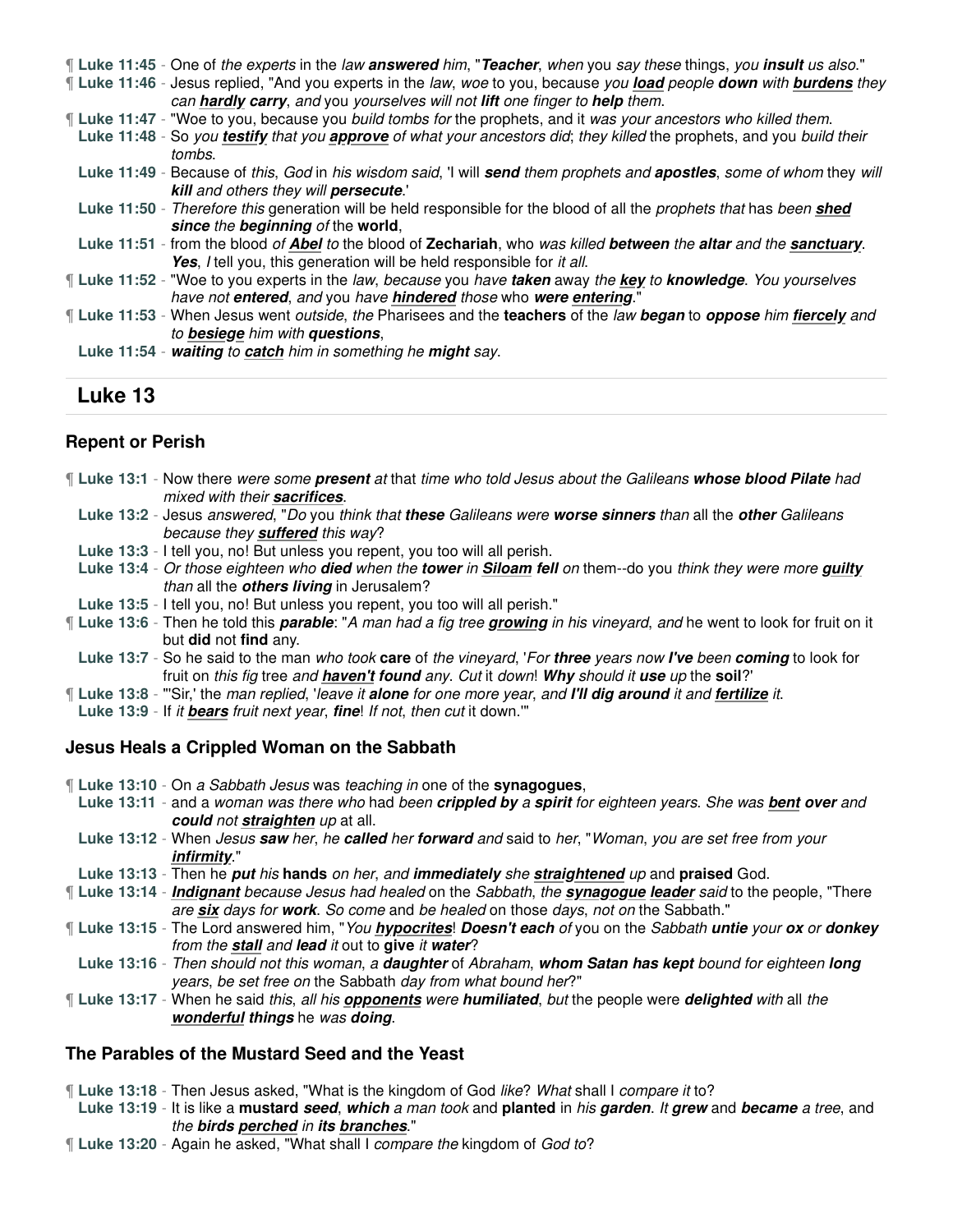**Luke 13:21** - It is like **yeast** that a woman took and mixed **into** about **sixty pounds** of **flour** until it **worked** all through the **dough**."

### **The Narrow Door**

¶ **Luke 13:22** - Then Jesus went through the **towns** and **villages**, teaching as he **made** his way to Jerusalem.

- **Luke 13:23 Someone** asked him, "Lord, are **only** a **few** people **going** to be **saved**?" He said to them,
- **Luke 13:24** "**Make every effort** to enter through the **narrow** door, because **many**, I tell you, will **try** to enter and will not be **able** to.
- **Luke 13:25 Once** the **owner** of the house **gets** up and **closes** the door, you will **stand** outside **knocking** and **pleading**, 'Sir, **open** the door for **us**.' "But he will **answer**, 'I don't know you or where you come from.'
- ¶ **Luke 13:26** "Then you will say, '**We ate** and **drank** with you, and you **taught** in **our streets**.'
- ¶ **Luke 13:27** "But he will **reply**, 'I don't know you or where you come from. **Away** from me, all you **evildoers**!'
- ¶ **Luke 13:28** "There will be **weeping** there, and **gnashing** of **teeth**, when you see Abraham, **Isaac** and **Jacob** and all the prophets in the kingdom of God, but you **yourselves thrown** out.
	- **Luke 13:29** People will come from **east** and **west** and **north** and **south**, and will **take** their **places** at the **feast** in the kingdom of God.
	- **Luke 13:30 Indeed** there are those who are last who will be first, and first who will be last."

### **Jesus' Sorrow for Jerusalem**

- ¶ **Luke 13:31** At that time some **Pharisees came** to Jesus and said to him, "Leave this **place** and go **somewhere else**. **Herod wants** to kill you."
- ¶ **Luke 13:32** He replied, "Go tell that **fox**, 'I will **keep** on **driving** out **demons** and **healing** people today and tomorrow, and on the **third** day I will **reach my goal**.'
	- **Luke 13:33** In any **case**, I **must press** on today and tomorrow and the next day--for **surely** no **prophet can die** outside Jerusalem!
- ¶ **Luke 13:34** "Jerusalem, Jerusalem, you who kill the prophets and **stone** those **sent** to you, **how often** I **have longed** to **gather** your **children together**, as a **hen gathers** her **chicks under** her **wings**, and you were not **willing**.
	- **Luke 13:35** Look, your house is **left** to you **desolate**. I tell you, you will not see me again until you say, '**Blessed** is he who **comes** in the **name** of the Lord.'"

# **Luke 14**

### **Jesus at a Pharisee's House**

- ¶ **Luke 14:1** One Sabbath, when Jesus **went** to eat in the house of a **prominent Pharisee**, he was **being carefully watched**. **Luke 14:2** - There in **front** of him was a man **suffering from abnormal swelling** of his **body**. **Luke 14:3** - Jesus asked the **Pharisees** and **experts** in the **law**, "Is it **lawful** to **heal** on the Sabbath or not?" **Luke 14:4** - But they **remained silent**. So **taking hold** of the man, he **healed** him and sent him on his way. ¶ **Luke 14:5** - Then he asked them, "If one of you has a **child** or **an ox** that **falls** into a **well** on the Sabbath **day**, will you not **immediately pull** it out?" **Luke 14:6** - And they had **nothing** to say. ¶ **Luke 14:7** - When he **noticed** how the guests **picked** the **places** of honor at the table, he told them this **parable**: **Luke 14:8** - "When **someone invites** you to a **wedding** feast, do not take the place of honor, for a person **more distinguished than** you may have been invited. **Luke 14:9** - If so, the host who invited **both** of you will come and say to you, 'Give this person your **seat**.' Then, **humiliated**, you will have to take the **least important** place. **Luke 14:10** - But when you are invited, take the **lowest** place, so that when your host comes, he will say to you, '**Friend**, **move** up to a **better** place.' Then you will be **honored** in the **presence** of all the other guests. **Luke 14:11** - For all those who **exalt** themselves will be **humbled**, and those who **humble** themselves will be **exalted**." ¶ **Luke 14:12** - Then Jesus said to his host, "When you give a **luncheon** or **dinner**, do not invite your **friends**, your brothers or sisters, your **relatives**, or your **rich neighbors**; if you do, they may invite you back and so you will be repaid. **Luke 14:13** - But when you give a banquet, invite the poor, the crippled, the lame, the blind,
	- **Luke 14:14** and you will be blessed. **Although** they cannot **repay** you, you will be repaid at the **resurrection** of the **righteous**."

### **The Parable of the Great Banquet**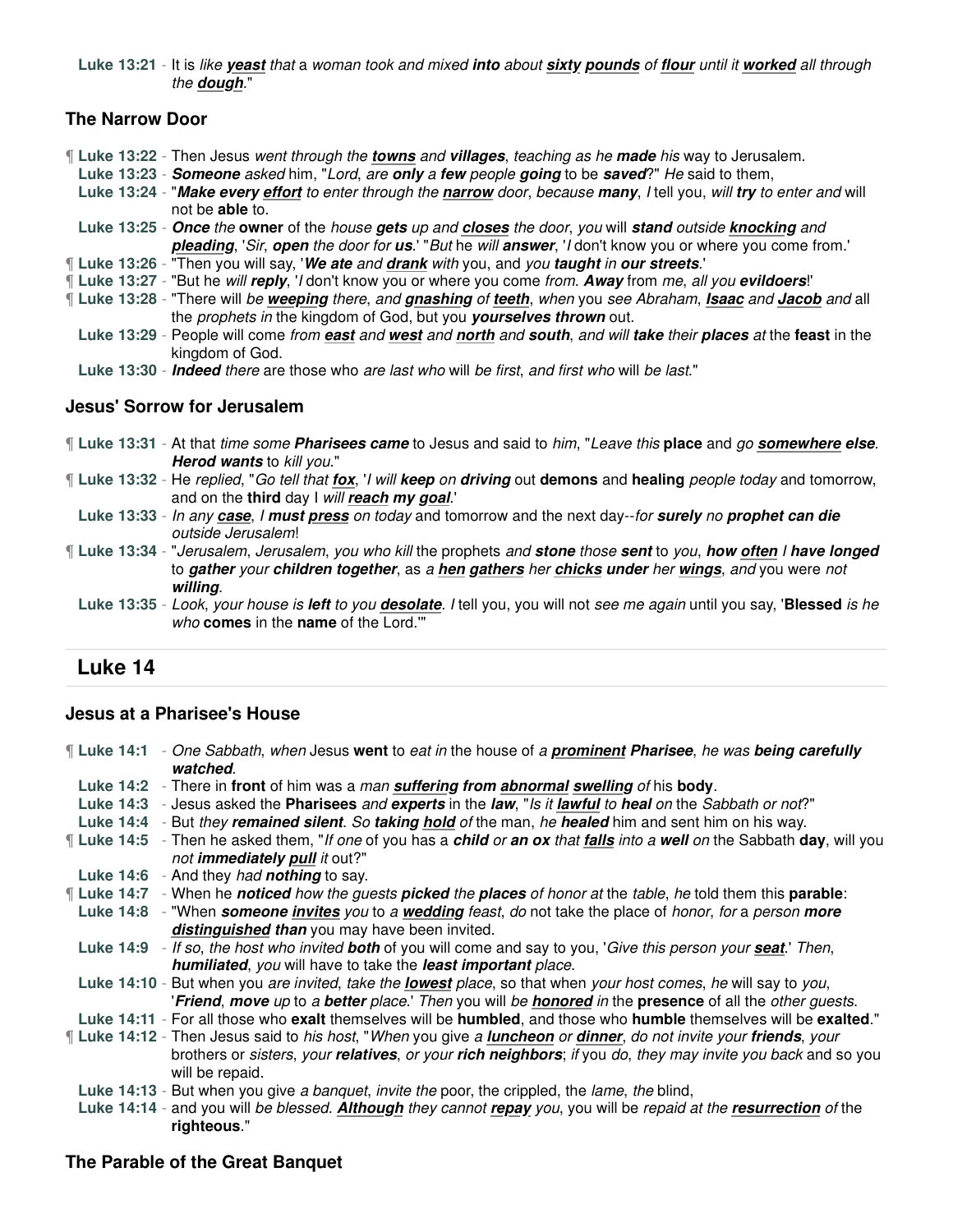- ¶ **Luke 14:15** When one of those at the table with him **heard** this, he said to Jesus, "Blessed is the one who will eat at the feast in the **kingdom** of **God**."
- ¶ **Luke 14:16** Jesus **replied**: "A **certain** man was **preparing** a **great** banquet and invited **many** guests.

**Luke 14:17** - At the **time** of the banquet he sent his servant to tell those who had been invited, 'Come, for everything is **now ready**.'

- ¶ **Luke 14:18** "But they all **alike** began to **make excuses**. The first said, 'I have just bought a **field**, and I **must** go and see it. Please excuse me.'
- ¶ **Luke 14:19** "Another said, 'I have just bought **five yoke** of **oxen**, and **I'm** on my way to **try** them out. Please excuse me.'
- ¶ **Luke 14:20** "Still another said, 'I just **got married**, so I **can't** come.'
- ¶ **Luke 14:21** "The servant **came** back and **reported** this to his master. Then the **owner** of the house **became angry** and ordered his servant, 'Go out **quickly** into the **streets** and **alleys** of the **town** and **bring** in the poor, the crippled, the blind and the lame.'
- ¶ **Luke 14:22** "'**Sir**,' the servant said, '**what** you ordered has been **done**, but there is still **room**.'
- ¶ **Luke 14:23** "Then the master told his servant, 'Go out to the **roads** and **country lanes** and **compel** them to come in, so that my house will be **full**.
- **Luke 14:24** I tell you, not one of those who were invited will **get** a **taste** of my banquet.'"

### **The Cost of Being a Disciple**

¶ **Luke 14:25** - **Large crowds** were **traveling** with Jesus, and **turning** to them he said:

**Luke 14:26** - "If **anyone** comes to me and does not **hate father** and **mother**, **wife** and **children**, brothers and sisters- **yes**, **even** their **own life**--**such** a person cannot be my disciple.

- **Luke 14:27** And whoever does not **carry** their **cross** and **follow** me cannot be my disciple.
- ¶ **Luke 14:28** "Suppose one of you **wants** to build a **tower**. Won't you first sit down and **estimate** the **cost** to see if you have **enough money** to **complete** it?
- **Luke 14:29** For if you **lay** the **foundation** and are not able to finish it, **everyone** who **sees** it will **ridicule** you,
- **Luke 14:30 saying**, 'This person began to build and **wasn't** able to finish.'
- ¶ **Luke 14:31** "Or suppose a king is **about** to go to **war** against another king. Won't he first sit down and **consider whether** he is able with **ten** thousand **men** to **oppose** the one **coming** against him with **twenty** thousand?
- **Luke 14:32** If he is not able, he will **send** a **delegation while** the other is still a **long** way **off** and will **ask** for **terms** of **peace**.
- **Luke 14:33** In the **same** way, those of you who do not give up everything you have cannot be my **disciples**.
- ¶ **Luke 14:34** "**Salt** is **good**, but if it **loses its saltiness**, how **can** it be **made salty again**?
- **Luke 14:35** It is **fit neither** for the **soil nor** for the **manure pile**; it is **thrown** out. "Whoever has **ears** to hear, **let** them hear."

# **Luke 15**

### **The Parable of the Lost Sheep**

- ¶ **Luke 15:1 Now** the **tax collectors** and sinners were all **gathering** around to **hear** Jesus.
- **Luke 15:2** But the **Pharisees** and the **teachers** of the **law muttered**, "This man **welcomes** sinners and **eats** with them."
- ¶ **Luke 15:3** Then Jesus **told** them this **parable**:
- **Luke 15:4** "Suppose one of you has a **hundred** sheep and loses one of them. Doesn't he **leave** the ninety-nine in the **open** country and go after the lost sheep until he finds it?
- **Luke 15:5** And when he finds it, he **joyfully puts** it on his **shoulders**
- **Luke 15:6** and **goes** home. Then he calls his friends and neighbors together and says, 'Rejoice with me; I have found my lost sheep.'
- **Luke 15:7** I tell you that in the same way there will be **more** rejoicing in heaven over one sinner who repents **than** over ninety-nine **righteous persons** who **do** not need to **repent**.

### **The Parable of the Lost Coin**

- ¶ **Luke 15:8** "**Or** suppose a **woman** has **ten silver coins** and loses one. Doesn't she **light** a **lamp**, **sweep** the house and **search carefully** until she finds it?
	- **Luke 15:9** And when she finds it, she calls **her** friends and neighbors together and says, 'Rejoice with me; I have found my lost **coin**.'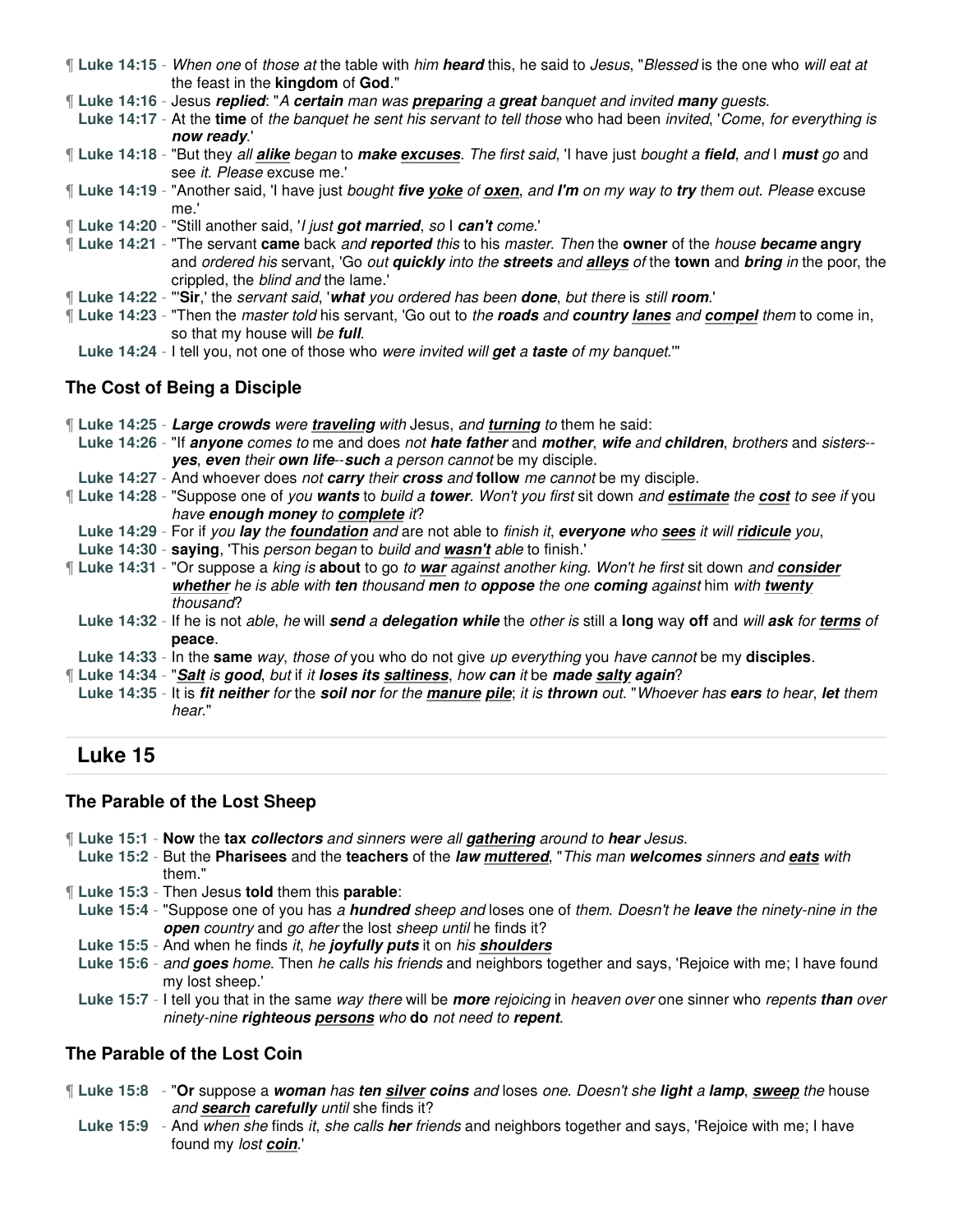**Luke 15:10** - In the same way, I tell you, there is rejoicing in the **presence** of the **angels** of **God** over one sinner who repents."

# **The Parable of the Lost Son**

|  | <b>Luke 15:11</b> - Jesus continued: "There was a man who had two sons.                                                              |
|--|--------------------------------------------------------------------------------------------------------------------------------------|
|  | Luke 15:12 - The younger one said to his father, 'Father, give me my share of the estate.' So he divided his property                |
|  | between them.                                                                                                                        |
|  | Il Luke 15:13 - "Not long after that, the younger son got together all he had, set off for a distant country and there               |
|  | squandered his wealth in wild living.                                                                                                |
|  | Luke 15:14 - After he had spent everything, there was a severe famine in that whole country, and he began to be in                   |
|  | need.                                                                                                                                |
|  | Luke 15:15 - So he went and hired himself out to a citizen of that country, who sent him to his fields to feed pigs.                 |
|  | Luke 15:16 - He longed to fill his stomach with the pods that the pigs were eating, but no one gave him anything.                    |
|  | If Luke 15:17 - "When he came to his senses, he said, 'How many of my father's hired servants have food to spare,                    |
|  | and here I am starving to death!                                                                                                     |
|  | Luke 15:18 - I will set out and go back to my father and say to him: Father, I have sinned against heaven and against                |
|  | vou.                                                                                                                                 |
|  | Luke 15:19 - I am no longer worthy to be called your son; make me like one of your hired servants.'                                  |
|  | Luke 15:20 - So he got up and went to his father. "But while he was still a long way off, his father saw him and was                 |
|  | filled with compassion for him; he ran to his son, threw his arms around him and kissed him.                                         |
|  | I Luke 15:21 - "The son said to him, 'Father, I have sinned against heaven and against you. I am no longer worthy to be              |
|  | called your son.'                                                                                                                    |
|  | Luke 15:22 - "But the father said to his servants, 'Quick! Bring the best robe and put it on him. Put a ring on his finger           |
|  | and sandals on his feet.                                                                                                             |
|  | Luke 15:23 - Bring the fattened calf and kill it. Let's have a feast and celebrate.                                                  |
|  | Luke 15:24 - For this son of <i>mine was</i> dead and is alive again; he was lost and is <i>found.</i> ' So they began to celebrate. |
|  | If Luke 15:25 - "Meanwhile, the older son was in the field. When he came near the house, he heard music and                          |
|  | dancing.                                                                                                                             |
|  | Luke 15:26 - So he called one of the servants and asked him what was going on.                                                       |
|  | Luke 15:27 - 'Your brother has come,' he replied, 'and your father has killed the fattened calf because he has him back              |
|  | safe and sound."                                                                                                                     |
|  | If Luke 15:28 - "The older brother became angry and refused to go in. So his father went out and pleaded with him.                   |
|  | Luke 15:29 - But he answered his father, 'Look! All these years I've been slaving for you and never disobeyed your                   |
|  | orders. Yet you never gave me even a young goat so I could celebrate with my friends.                                                |
|  | Luke 15:30 - But when this son of yours who has squandered your property with <b>prostitutes comes</b> home, you kill the            |
|  | fattened calf for him!'                                                                                                              |
|  | If Luke 15:31 - "My son,' the father said, 'you are always with me, and everything I have is yours.                                  |
|  | Luke 15:32 - But we had to celebrate and be glad, because this brother of yours was dead and is alive again; he was                  |
|  | lost and is found.""                                                                                                                 |

# **Luke 16**

# **The Parable of the Shrewd Manager**

| ¶ Luke 16:1 | - Jesus told his <i>disciples</i> : "There was a rich man whose manager was <b>accused</b> of wasting his              |
|-------------|------------------------------------------------------------------------------------------------------------------------|
|             | possessions.                                                                                                           |
|             | Luke 16:2 - So he called him in and asked him, 'What is this I hear about you? Give an account of your                 |
|             | management, because you cannot be manager any longer."                                                                 |
|             | Luke 16:3 - "The manager said to himself, 'What shall I do now? My master is taking away my job. I'm not strong        |
|             | enough to dig, and I'm ashamed to beg--                                                                                |
|             | Luke 16:4 - I know what I'll do so that, when I lose my job here, people will welcome me into their houses.            |
|             | If Luke 16:5 - "So he called in each one of his master's debtors. He asked the first, 'How much do you owe my          |
|             | master?'                                                                                                               |
|             | [Luke 16:6 - "Wine hundred gallons of olive oil, he replied. "The manager told him, 'Take your bill, sit down quickly, |
|             | and make it four hundred and fifty.'                                                                                   |
|             | [Luke 16:7 - "Then he asked the <b>second</b> , 'And how much do you owe?' "'A thousand bushels of wheat,' he replied. |
|             | "He told him, 'Take your bill and make it eight hundred.'                                                              |
|             | If Luke 16:8 - "The master commended the dishonest manager because he had acted shrewdly. For the people of this       |
|             | world are more shrewd in dealing with their own kind than are the people of the light.                                 |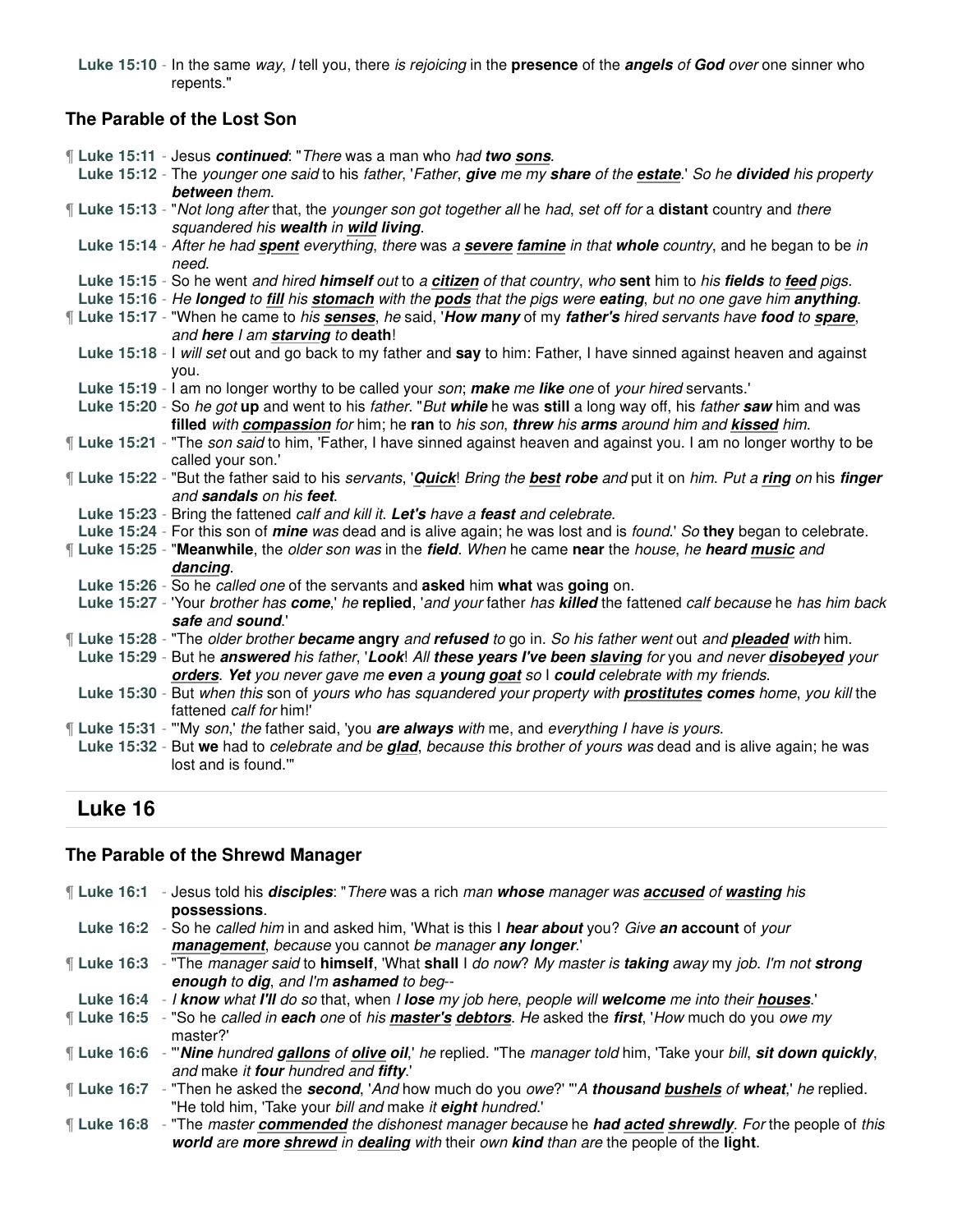**Luke 16:9** - I **tell** you, **use** worldly wealth to **gain friends** for yourselves, so that when it is **gone**, you will be **welcomed** into **eternal dwellings**.

¶ **Luke 16:10** - "Whoever can be trusted with very little can also be trusted with much, and whoever is dishonest with very little will also be dishonest with much.

**Luke 16:11** - So if you have not been trustworthy in **handling** worldly wealth, who will **trust** you with **true riches**?

**Luke 16:12** - And if you have not been trustworthy with someone **else's** property, who will give you property of your own?

¶ **Luke 16:13** - "No one can serve **two masters**. **Either** you will **hate** the one and **love** the other, **or** you will be **devoted** to the one and **despise** the other. You cannot serve **both** God and money."

¶ **Luke 16:14** - The **Pharisees**, who **loved** money, **heard** all this and were **sneering** at Jesus.

**Luke 16:15** - He said to them, "You are the **ones** who **justify** yourselves in the **eyes** of **others**, but God **knows** your **hearts**. What people **value highly** is **detestable** in **God's sight**.

### **Additional Teachings**

¶ **Luke 16:16** - "The Law and the Prophets were **proclaimed until John**. **Since** that time, the good **news** of the **kingdom** of God is **being preached**, and **everyone** is **forcing** their **way** into it.

**Luke 16:17** - It is **easier** for **heaven** and **earth** to **disappear** than for the **least stroke** of a **pen** to **drop out** of the Law.

¶ **Luke 16:18** - "Anyone who **divorces** his **wife** and marries **another** woman commits adultery, and the man who marries a **divorced** woman commits adultery.

### **The Rich Man and Lazarus**

¶ **Luke 16:19** - "There was a rich man who was **dressed** in **purple** and **fine linen** and **lived** in **luxury every day**. **Luke 16:20** - At his **gate** was **laid** a beggar **named** Lazarus, **covered** with sores **Luke 16:21** - and **longing** to **eat** what **fell** from the rich **man's table**. Even the **dogs** came and **licked** his sores. ¶ **Luke 16:22** - "The time came when the beggar died and the **angels carried** him to **Abraham's** side. The rich man also died and was **buried**. **Luke 16:23** - In **Hades**, **where** he was in torment, he **looked up** and **saw** Abraham **far** away, with Lazarus **by** his side. **Luke 16:24** - So he called to him, 'Father Abraham, have **pity on** me and send Lazarus to **dip** the **tip** of his **finger** in **water** and **cool** my **tongue**, because I **am** in agony in this **fire**.' ¶ **Luke 16:25** - "But Abraham replied, '**Son**, **remember** that in your **lifetime** you received your good things, **while** Lazarus received **bad** things, but now he is **comforted** here and you are in agony. **Luke 16:26** - And **besides** all this, **between** us and you a **great chasm has** been **set** in place, so that **those** who **want** to **go** from here to you cannot, **nor** can anyone **cross over** from there to us.' ¶ **Luke 16:27** - "He **answered**, 'Then I beg you, father, send Lazarus to my **family**, **Luke 16:28** - for I have **five brothers**. Let him **warn** them, so that they will not also **come** to this place of torment.' ¶ **Luke 16:29** - "Abraham replied, 'They have Moses and the Prophets; let them listen to them.' ¶ **Luke 16:30** - "'No, father Abraham,' he said, 'but if someone from the dead **goes** to them, they will **repent**.' ¶ **Luke 16:31** - "He said to him, 'If they do not listen to Moses and the Prophets, they will not be **convinced** even if someone **rises** from the dead.'"

# **Luke 17**

# **Sin, Faith, Duty**

| Luke 17:1 - Jesus said to his disciples: "Things that cause people to stumble are bound to come, but woe to anyone |  |  |
|--------------------------------------------------------------------------------------------------------------------|--|--|
| <b>through whom</b> they come.                                                                                     |  |  |

**Luke 17:2** - It would be **better** for them to be **thrown** into the sea with a **millstone tied around** their **neck than** to cause one of **these little ones** to stumble.

**Luke 17:3** - So **watch** yourselves. "If your **brother** or **sister sins** against you, **rebuke** them; and if they repent, forgive them.

**Luke 17:4** - **Even** if they **sin** against you seven times in a day and seven times come back to you **saying** 'I repent,' you must forgive them."

¶ **Luke 17:5** - The **apostles** said to the Lord, "**Increase** our faith!"

¶ **Luke 17:6** - He replied, "If you have faith as **small** as a **mustard seed**, you can say to this **mulberry tree**, 'Be **uprooted** and **planted** in the sea,' and it will **obey** you.

¶ **Luke 17:7** - "**Suppose** one of you has a servant **plowing** or **looking** after the **sheep**. Will he say to the servant when he **comes** in from the field, 'Come along now and **sit** down to eat'?

**Luke 17:8** - **Won't** he **rather** say, '**Prepare my supper**, get **yourself ready** and **wait** on **me while** I eat and drink; after that you **may** eat and drink'?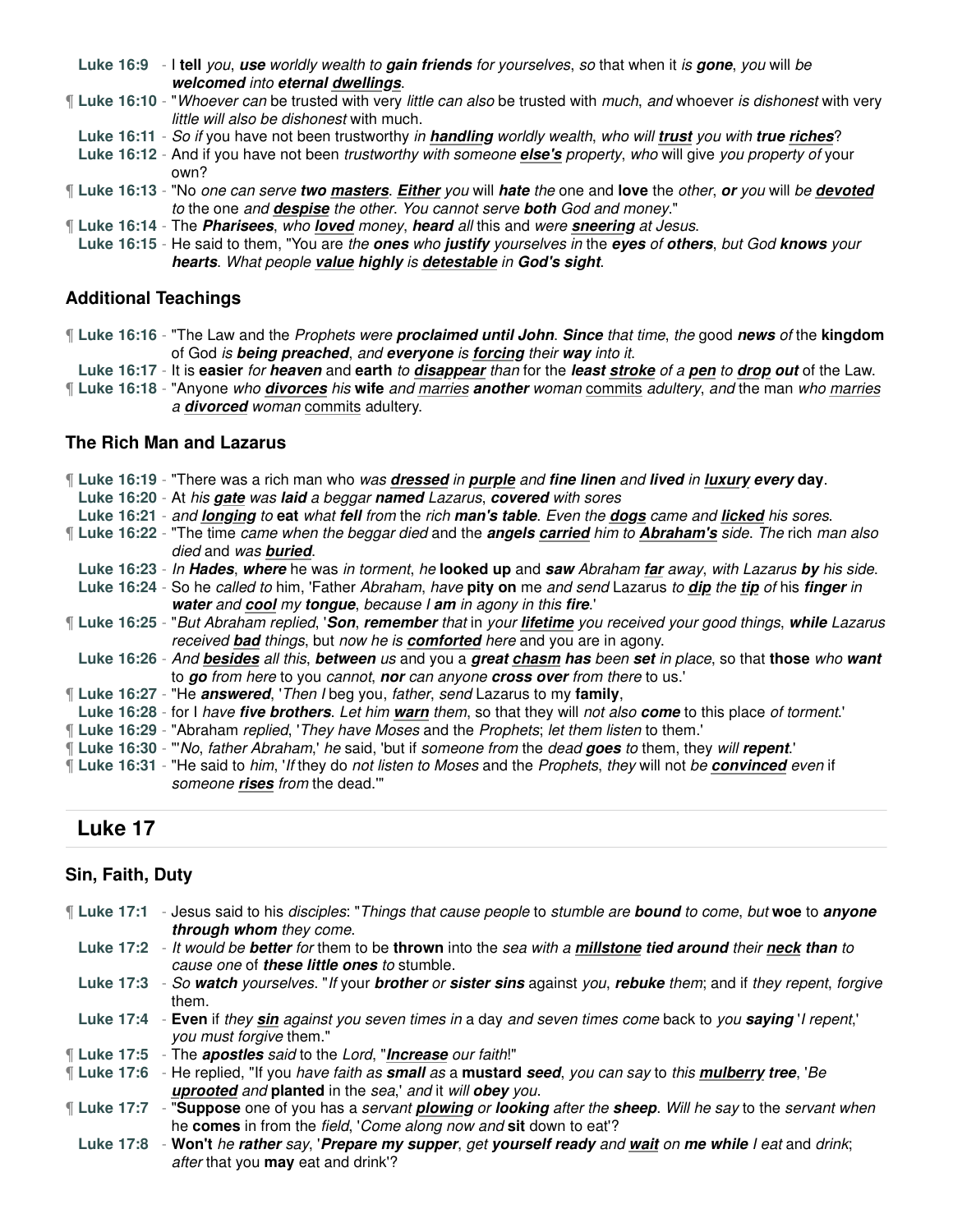**Luke 17:9** - Will he **thank** the servant because he **did what** he was told to do?

**Luke 17:10** - So you also, when you have done **everything** you were told to do, should say, 'We are **unworthy servants**; we have **only** done our **duty**.'"

### **Jesus Heals Ten Men With Leprosy**

- ¶ **Luke 17:11** Now on his **way** to **Jerusalem**, Jesus **traveled** along the **border between Samaria** and **Galilee**.
- **Luke 17:12** As he was **going** into a **village**, ten **men** who **had leprosy met** him. They **stood** at a **distance Luke 17:13** - and **called out** in a loud voice, "Jesus, **Master**, have **pity** on **us**!"
- ¶ **Luke 17:14** When he saw them, he said, "Go, **show** yourselves to the **priests**." And as they **went**, they were cleansed.
- ¶ **Luke 17:15** One of them, when he saw he was **healed**, came back, **praising** God in a loud voice.
- **Luke 17:16** He **threw himself** at Jesus' **feet** and **thanked** him--and he was a **Samaritan**.
- ¶ **Luke 17:17** Jesus asked, "Were not all ten cleansed? Where are the other **nine**?
- **Luke 17:18** Has no one **returned** to **give praise** to God **except** this **foreigner**?"
- **Luke 17:19** Then he said to him, "**Rise** and go; your faith has **made** you **well**."

### **The Coming of the Kingdom of God**

| If Luke 17:20 - Once, on being asked by the Pharisees when the kingdom of God would come, Jesus replied, "The                                                       |
|---------------------------------------------------------------------------------------------------------------------------------------------------------------------|
| coming of the kingdom of God is not something that can be observed,                                                                                                 |
| Luke 17:21 - nor will people say, 'Here it is,' or 'There it is,' because the kingdom of God is in your midst."                                                     |
| If Luke 17:22 - Then he said to his <i>disciples</i> , "The time is coming when you will long to see one of the days of the Son of<br>Man, but you will not see it. |
| Luke 17:23 - People will tell you, 'There he is!' or 'Here he is!' Do not go running off after them.                                                                |
|                                                                                                                                                                     |
| Luke 17:24 - For the Son of Man in his day will be like the lightning, which flashes and lights up the sky from one                                                 |
| end to the other.                                                                                                                                                   |
| Luke 17:25 - But first he must suffer many things and be rejected by this generation.                                                                               |
| <b>Luke 17:26</b> - "Just as it was in the days of Noah, so also will it be in the days of the Son of Man.                                                          |
| Luke 17:27 - People were eating, drinking, marrying and being given in marriage up to the day Noah entered the ark.                                                 |
| Then the <b>flood</b> came and destroyed them all.                                                                                                                  |
| If Luke 17:28 - "It was the <i>same in</i> the days of Lot. People were eating and drinking, <b>buying</b> and selling, planting and                                |
| building.                                                                                                                                                           |
| Luke 17:29 - But the <i>day Lot left <b>Sodom</b></i> , fire and sulfur rained down from heaven and destroyed them all.                                             |
| <b>Luke 17:30</b> - "It will be just like this on the day the Son of Man is revealed.                                                                               |
| Luke 17:31 - On that day no one who is on the <b>housetop</b> , with <b>possessions inside</b> , should go down to get them.                                        |
| <b>Likewise, no one in the field should go back for anything.</b>                                                                                                   |
| Luke 17:32 - Remember Lot's wife!                                                                                                                                   |
| Luke 17:33 - Whoever tries to keep their life will lose it, and whoever loses their life will preserve it.                                                          |
| Luke 17:34 - I tell you, on that night two people will be in one bed; one will be taken and the other left.                                                         |
| Luke 17:35 - Two women will be grinding grain together; one will be taken and the other left."                                                                      |
| "Luke 17:37 - "Where, Lord?" they asked. He replied, "Where there is a <b>dead body</b> , there the <b>vultures</b> will <b>gather</b> ."                           |

# **Luke 18**

### **The Parable of the Persistent Widow**

- ¶ **Luke 18:1** Then Jesus told his disciples a parable to **show** them that they **should always** pray and not give up.
- **Luke 18:2** He said: "In a certain town there was a judge who **neither feared** God **nor cared** what people **thought**.
- **Luke 18:3** And there was a widow in that town who kept **coming** to him with the **plea**, '**Grant** me justice **against my adversary**.'
- ¶ **Luke 18:4** "For some **time** he **refused**. But **finally** he said to himself, 'Even **though** I **don't fear** God or **care** what people **think**,
- **Luke 18:5 yet** because this widow **keeps bothering** me, I will see that she **gets** justice, **so** that she **won't eventually** come and **attack** me!'"
- ¶ **Luke 18:6** And the Lord said, "**Listen** to what the **unjust** judge **says**.
- **Luke 18:7** And will not God **bring** about justice for his **chosen ones**, who **cry** out to him day and **night**? Will he **keep putting** them **off**?
- **Luke 18:8** I tell you, he will see that they get justice, and **quickly**. **However**, when the Son of Man **comes**, will he **find** faith on the **earth**?"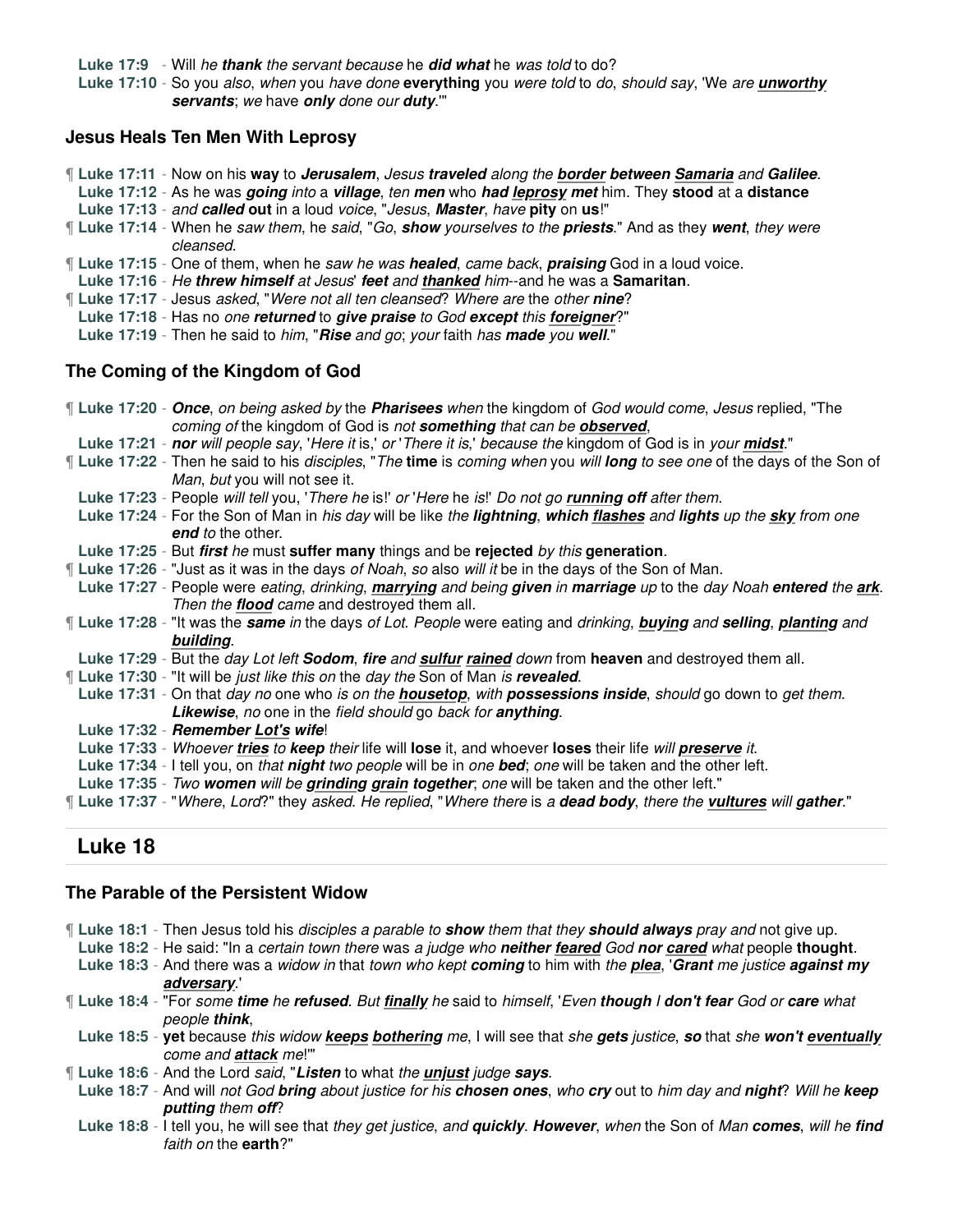## **The Parable of the Pharisee and the Tax Collector**

¶ **Luke 18:9** - To some who were **confident** of **their own righteousness** and looked **down** on **everyone else**, Jesus told this parable:

**Luke 18:10** - "**Two men** went up to the **temple** to pray, one a Pharisee and the other a tax collector.

**Luke 18:11** - The Pharisee stood by himself and **prayed**: 'God, I **thank** you that I **am** not like other people--**robbers**, **evildoers**, **adulterers**--or even like this tax collector.

- **Luke 18:12** I **fast twice** a **week** and give a **tenth** of all I get.'
- ¶ **Luke 18:13** "But the tax collector stood at a **distance**. He **would** not even **look** up to heaven, but **beat** his **breast** and said, 'God, have mercy on me, a **sinner**.'
- ¶ **Luke 18:14** "I tell you that this man, **rather** than the other, went home **justified before** God. For all those who **exalt** themselves will be **humbled**, and those who **humble** themselves will be **exalted**."

### **The Little Children and Jesus**

- ¶ **Luke 18:15** People were also **bringing babies** to Jesus for him to **place** his **hands** on them. When the disciples saw this, they rebuked them.
	- **Luke 18:16** But Jesus called the children to him and said, "**Let** the little children come to me, and do not **hinder** them, for the kingdom of God **belongs** to **such** as these.
	- **Luke 18:17** Truly I tell you, **anyone** who will not receive the kingdom of God like a little **child** will **never** enter it."

## **The Rich and the Kingdom of God**

¶ **Luke 18:18** - A certain **ruler** asked him, "Good **teacher**, what **must** I do to **inherit** eternal life?"

- ¶ **Luke 18:19** "**Why** do you **call** me good?" Jesus **answered**. "No one is good--**except** God **alone**.
	- **Luke 18:20** You know the **commandments**: 'You shall not **commit adultery**, you shall not **murder**, you shall not **steal**, you shall not give **false testimony**, **honor** your **father** and **mother**.'"
- ¶ **Luke 18:21** "All these I have kept **since** I was a **boy**," he said.
- ¶ **Luke 18:22** When Jesus heard this, he said to him, "You **still lack** one **thing**. **Sell** everything you have and give to the **poor**, and you will have **treasure** in heaven. Then come, follow me."
- ¶ **Luke 18:23** When he heard this, he **became** very **sad**, because he was very **wealthy**.
- **Luke 18:24** Jesus looked at him and said, "**How hard** it is for the rich to enter the kingdom of God!
- **Luke 18:25 Indeed**, it is **easier** for a **camel** to **go through** the **eye** of a **needle** than for **someone** who is rich to enter the kingdom of God."
- ¶ **Luke 18:26** Those who heard this asked, "Who then **can** be **saved**?"
- ¶ **Luke 18:27** Jesus replied, "What is **impossible** with man is **possible** with God."
- ¶ **Luke 18:28 Peter** said to him, "We have left all we **had** to follow you!"
- ¶ **Luke 18:29** "Truly I tell you," Jesus said to them, "no one who has left home or **wife** or **brothers** or **sisters** or **parents** or children for the **sake** of the kingdom of God
- **Luke 18:30** will **fail** to receive **many times** as **much** in this age, and in the age to come eternal life."

### **Jesus Predicts His Death a Third Time**

- ¶ **Luke 18:31** Jesus **took** the **Twelve aside** and told them, "We **are** going up to **Jerusalem**, and everything that is **written** by the **prophets** about the Son of Man will be **fulfilled**.
	- **Luke 18:32** He will be **delivered over** to the **Gentiles**. They will **mock** him, **insult** him and **spit** on him;
- **Luke 18:33** they will **flog** him and **kill** him. On the **third** day he will **rise again**."
- ¶ **Luke 18:34** The disciples did not **understand any** of this. **Its meaning** was **hidden from** them, and they did not know what he was **talking** about.

### **A Blind Beggar Receives His Sight**

- ¶ **Luke 18:35** As Jesus **approached Jericho**, a **blind** man was **sitting** by the **roadside begging**.
- **Luke 18:36** When he heard the **crowd** going by, he asked what was **happening**.
- **Luke 18:37** They told him, "Jesus of **Nazareth** is **passing** by."
- ¶ **Luke 18:38** He called out, "Jesus, Son of David, have mercy on me!"
- ¶ **Luke 18:39** Those who **led** the **way** rebuked him and told him to be **quiet**, but he **shouted** all the **more**, "Son of David, have mercy on me!"
- ¶ **Luke 18:40** Jesus **stopped** and **ordered** the man to be **brought** to him. When he **came near**, Jesus asked him,
- **Luke 18:41** "What do you want me to do for you?" "Lord, I want to see," he replied.
- ¶ **Luke 18:42** Jesus said to him, "Receive your sight; your faith has **healed** you."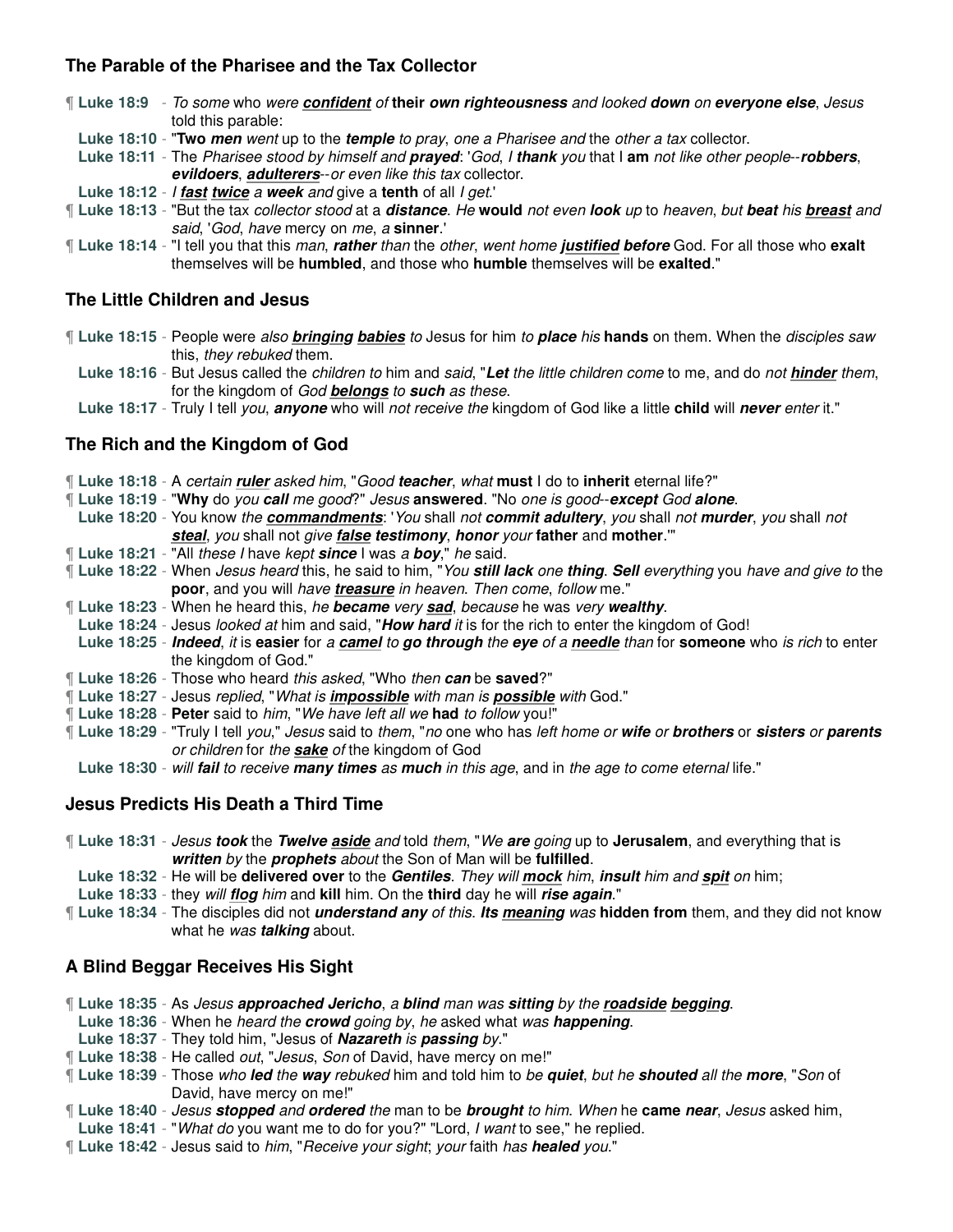**Luke 18:43** - **Immediately** he **received** his sight and **followed** Jesus, **praising** God. When all the people saw it, they also **praised** God.

# **Luke 19**

### **Zacchaeus the Tax Collector**

- ¶ **Luke 19:1** Jesus entered **Jericho** and was **passing through**.
- **Luke 19:2** A man was there by the name of Zacchaeus; he was a chief **tax collector** and was **wealthy**.
- **Luke 19:3** He **wanted** to see who Jesus was, but because he was **short** he could not see over the crowd.
- **Luke 19:4** So he **ran** ahead and **climbed** a **sycamore-fig tree** to see him, **since** Jesus was coming that way.
- ¶ **Luke 19:5** When Jesus **reached** the **spot**, he **looked** up and said to him, "Zacchaeus, come down **immediately**. I **must stay** at your house today."
- **Luke 19:6** So he came down at once and **welcomed** him **gladly**.
- ¶ **Luke 19:7** All the people saw this and began to **mutter**, "He has **gone** to be the **guest** of a **sinner**."
- ¶ **Luke 19:8** But Zacchaeus **stood** up and said to the Lord, "**Look**, Lord! Here and now I give **half** of my **possessions** to the **poor**, and if I have **cheated anybody** out of **anything**, I will **pay** back **four times** the **amount**."
- ¶ **Luke 19:9** Jesus said to him, "Today **salvation** has come to this house, because this man, **too**, is a son of **Abraham**. **Luke 19:10** - For the Son of Man came to **seek** and to **save** the **lost**."

### **The Parable of the Ten Minas**

- ¶ **Luke 19:11 While** they were **listening** to this, he went on to tell them a **parable**, because he was near Jerusalem and the people **thought** that the **kingdom** of God was going to **appear** at once.
- **Luke 19:12** He said: "A man of **noble birth** went to a **distant country** to have **himself appointed** king and then to **return**.
- **Luke 19:13** So he called ten of his servants and **gave** them ten minas. 'Put this money to **work**,' he said, '**until** I come back.'
- ¶ **Luke 19:14** "But his **subjects hated** him and sent a **delegation** after him to say, '**We don't** want this man to be **our** king.'
- ¶ **Luke 19:15** "He was made king, **however**, and **returned home**. Then he sent for the servants to **whom** he had given the money, in **order** to find out what they had **gained** with it.
- ¶ **Luke 19:16** "The **first** one came and said, 'Sir, your mina has earned ten more.'
- ¶ **Luke 19:17** "'**Well done**, my **good** servant!' his master replied. 'Because you have **been trustworthy** in a **very small matter**, take charge of ten cities.'
- ¶ **Luke 19:18** "The **second** came and said, 'Sir, your mina has earned five more.'
- ¶ **Luke 19:19** "His master **answered**, 'You take charge of five cities.'
- ¶ **Luke 19:20** "Then another servant came and said, 'Sir, here is your mina; I have **kept** it **laid** away in a **piece** of **cloth**.
- **Luke 19:21** I was **afraid** of you, because you are a hard man. You take out what you did not put in and **reap** what you did not sow.'
- ¶ **Luke 19:22** "His master replied, 'I will **judge** you by your **own** words, you **wicked** servant! You **knew**, did you, that I **am** a hard man, **taking** out what I did not put in, and **reaping** what I did not sow?
- **Luke 19:23** Why then **didn't** you put my money on **deposit**, so that when I came back, I could have **collected** it with **interest**?'
- ¶ **Luke 19:24** "Then he said to those **standing** by, 'Take his mina away from him and give it to the one who has ten minas.'
- ¶ **Luke 19:25** "'Sir,' they said, 'he **already** has ten!'
- ¶ **Luke 19:26** "He replied, 'I tell you that to **everyone** who has, more will be given, but as for the one who has **nothing**, even what they have will be **taken** away.
- **Luke 19:27** But those enemies of **mine** who did not want me to be king over them--bring them here and kill them in **front** of me.'"

### **Jesus Comes to Jerusalem as King**

- ¶ **Luke 19:28** After Jesus had said this, he went on ahead, going up to Jerusalem.
	- **Luke 19:29** As he approached **Bethphage** and **Bethany** at the **hill** called the Mount of Olives, he sent **two** of his disciples, **saying** to them,
	- **Luke 19:30** "**Go** to the **village** ahead of you, and as you **enter** it, you will find a colt **tied** there, **which no** one has **ever ridden**. **Untie** it and bring it here.
- **Luke 19:31** If **anyone asks** you, 'Why are you untying it?' say, 'The Lord needs it.'"
- ¶ **Luke 19:32** Those who were sent ahead went and **found** it **just** as he had **told** them.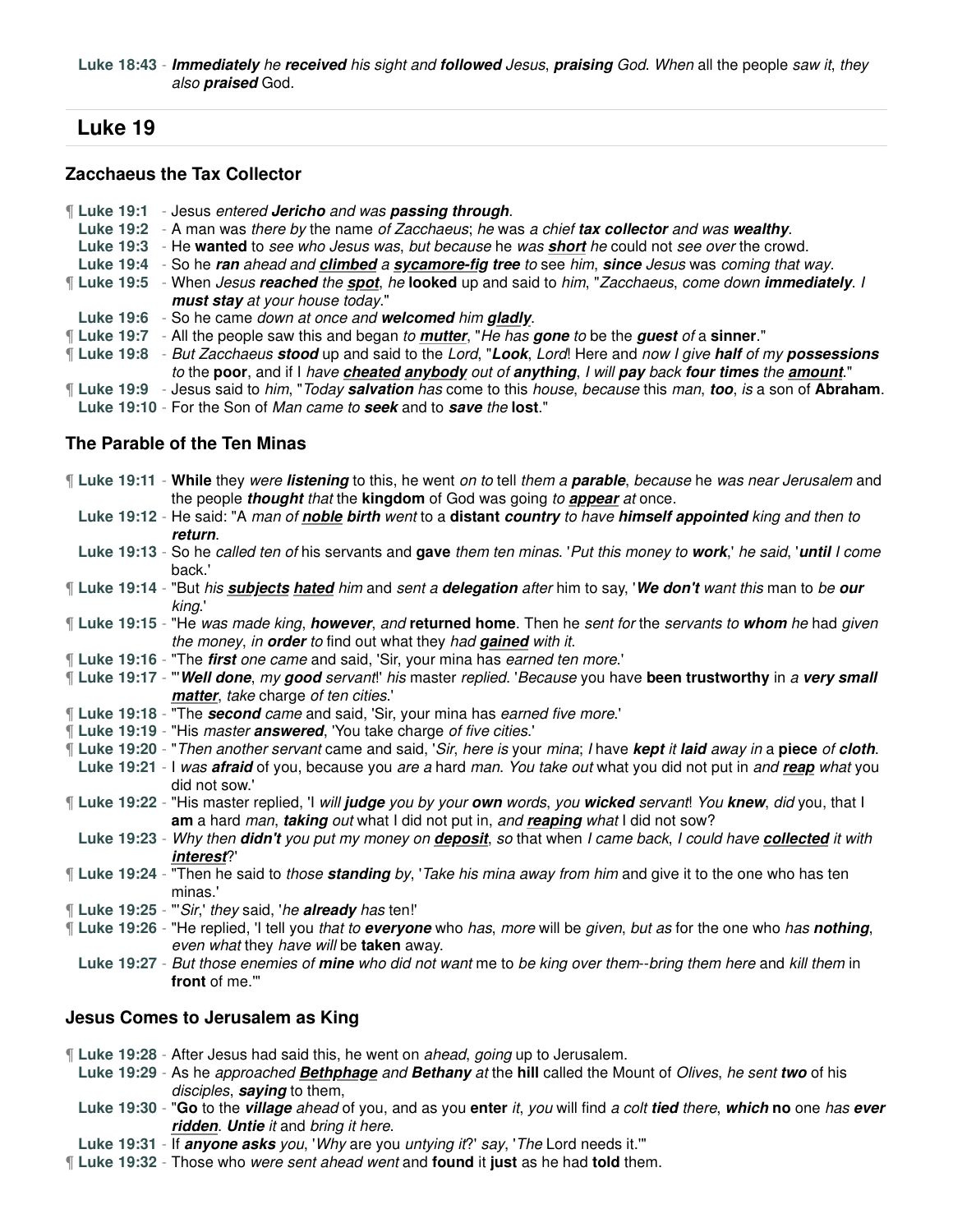**Luke 19:33** - As they were untying the colt, **its owners asked** them, "Why are you untying the colt?"

¶ **Luke 19:34** - They replied, "The Lord needs it."

¶ **Luke 19:35** - They **brought** it to Jesus, **threw** their cloaks on the colt and put Jesus on it.

**Luke 19:36** - As he went **along**, people **spread** their cloaks on the road.

¶ **Luke 19:37** - When he came near the **place where** the road **goes** down the Mount of Olives, the **whole** crowd of disciples began **joyfully** to **praise** God in **loud voices** for all the **miracles** they had **seen**:

- ¶ **Luke 19:38** "**Blessed** is the king who **comes** in the name of the Lord!" "Peace in **heaven** and **glory** in the **highest**!"
- ¶ **Luke 19:39 Some** of the **Pharisees** in the crowd said to Jesus, "**Teacher**, **rebuke** your disciples!"
- ¶ **Luke 19:40** "I tell you," he replied, "if they **keep quiet**, the **stones** will **cry** out."
- ¶ **Luke 19:41** As he approached Jerusalem and saw the **city**, he **wept** over it
	- **Luke 19:42** and said, "If you, even you, had **only known** on this day what **would** bring you peace--but now it is **hidden** from your **eyes**.
	- **Luke 19:43** The **days** will come **upon** you when your enemies will **build an embankment against** you and **encircle** you and **hem** you in on every **side**.
	- **Luke 19:44** They will **dash** you to the **ground**, you and the **children within** your **walls**. They will not **leave** one **stone** on another, because you did not **recognize** the **time** of **God's** coming to you."

### **Jesus at the Temple**

- ¶ **Luke 19:45** When Jesus entered the temple **courts**, he began to **drive** out those who were **selling**.
- **Luke 19:46** "It is **written**," he said to them, "'My house will be a house of **prayer**'; but you have made it 'a **den** of **robbers**.'"

¶ **Luke 19:47** - Every day he was **teaching** at the temple. But the chief **priests**, the **teachers** of the **law** and the **leaders among** the people were **trying** to kill him.

**Luke 19:48** - **Yet** they could not find **any** way to **do** it, because all the people **hung** on his words.

# **Luke 21**

### **The Widow's Offering**

- ¶ **Luke 21:1** As Jesus **looked** up, he saw the **rich putting** their gifts **into** the temple **treasury**.
- **Luke 21:2** He **also** saw a poor widow put in **two very small copper coins**.
- **Luke 21:3** "Truly I tell you," he said, "this poor widow has put in **more than** all the **others**.

**Luke 21:4** - All these people **gave** their gifts out of their **wealth**; but she out of **her poverty** put in all she **had** to live on."

### **The Destruction of the Temple and Signs of the End Times**

| If Luke 21:5 - Some of his disciples were remarking about how the temple was adorned with beautiful stones and<br>with gifts <b>dedicated</b> to God. But Jesus said,                                                                          |
|------------------------------------------------------------------------------------------------------------------------------------------------------------------------------------------------------------------------------------------------|
| Luke 21:6 - "As for what you see here, the time will come when not one stone will be left on another; every one of<br>them will be <b>thrown</b> down."                                                                                        |
| <b>Luke 21:7</b> - "Teacher," they asked, "when will these things happen? And what will be the sign that they are about to<br>take place?"                                                                                                     |
| [Luke 21:8 - He replied: "Watch out that you are not <b>deceived</b> . For many will come in my name, <i>claiming</i> , ' <i>l am he</i> ,'<br>and, 'The time is <i>near.' Do not <b>follow</b> them.</i>                                      |
| Luke 21:9 - When you hear of wars and uprisings, do not be frightened. These things must happen first, but the<br>end will not come right away."                                                                                               |
| <b>Luke 21:10</b> - Then he said to them: "Nation will rise against nation, and kingdom against kingdom.                                                                                                                                       |
| Luke 21:11 - There will be great earthquakes, famines and pestilences in various places, and fearful events and<br>great signs from heaven.                                                                                                    |
| If Luke 21:12 - "But before all this, they will seize you and persecute you. They will hand you over to synagogues and<br>put you in <b>prison</b> , and you will be <b>brought</b> before kings and governors, and all on account of my name. |
| Luke 21:13 - And so you will bear testimony to me.                                                                                                                                                                                             |
| Luke 21:14 - But make up your mind not to worry beforehand how you will defend yourselves.                                                                                                                                                     |
| Luke 21:15 - For I will give you words and wisdom that none of your adversaries will be able to resist or contradict.                                                                                                                          |
| Luke 21:16 - You will be betrayed even by parents, brothers and sisters, relatives and friends, and they will put                                                                                                                              |
| some of you to death.                                                                                                                                                                                                                          |
| Luke 21:17 - Everyone will hate you because of me.                                                                                                                                                                                             |
| Luke 21:18 - But not a hair of your head will perish.                                                                                                                                                                                          |
|                                                                                                                                                                                                                                                |

- **Luke 21:19** Stand **firm**, and you will **win** life.
- ¶ **Luke 21:20** "When you see Jerusalem **being surrounded** by **armies**, you will know that **its desolation** is near.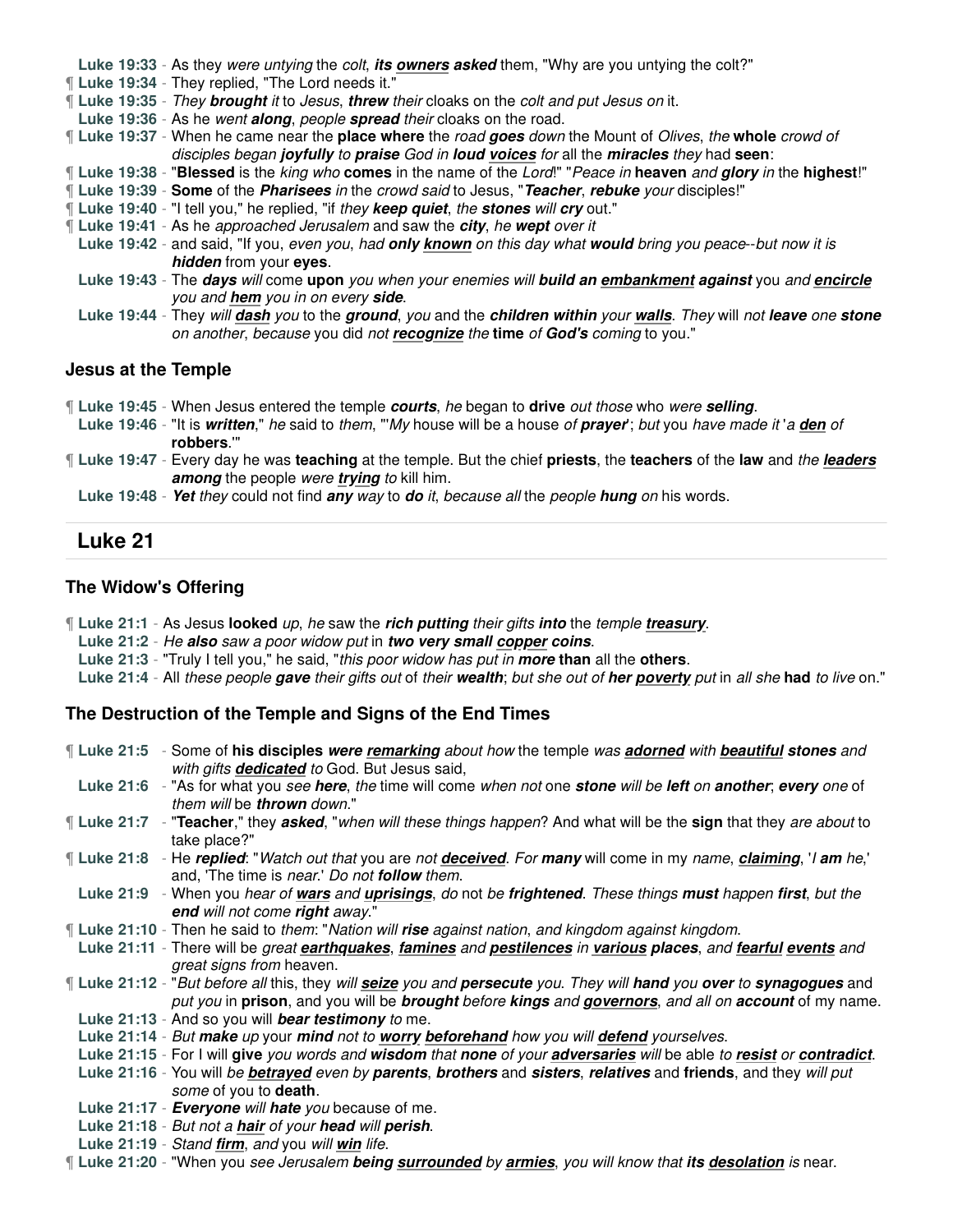| Luke 21:21 - Then let those who are in Judea flee to the mountains, let those in the city get out, and let those in the       |
|-------------------------------------------------------------------------------------------------------------------------------|
| country not enter the city.                                                                                                   |
| Luke 21:22 - For this is the time of punishment in fulfillment of all that has been written.                                  |
| Luke 21:23 - How dreadful it will be in those days for pregnant women and nursing mothers! There will be great                |
| distress in the land and wrath against this people.                                                                           |
| Luke 21:24 - They will fall by the sword and will be taken as prisoners to all the nations. Jerusalem will be trampled        |
| on by the Gentiles until the times of the Gentiles are fulfilled.                                                             |
| If Luke 21:25 - "There will be signs in the sun, moon and stars. On the earth, nations will be in anguish and perplexity      |
| at the roaring and tossing of the sea.                                                                                        |
| Luke 21:26 - People will <i>faint from terror</i> , apprehensive of what is coming on the world, for the heavenly bodies will |
| be shaken.                                                                                                                    |
| Luke 21:27 - At that time they will see the Son of Man coming in a cloud with power and great glory.                          |
| Luke 21:28 - When these things begin to take place, stand up and lift up your heads, because your redemption is               |
| drawing near."                                                                                                                |
| <b>Luke 21:29 - He told them this parable: "Look at the fig tree and all the trees.</b>                                       |
| Luke 21:30 - When they sprout leaves, you can see for yourselves and know that summer is near.                                |
| Luke 21:31 - Even so, when you see these things happening, you know that the kingdom of God is near.                          |
| ¶ Luke 21:32 - "Truly I tell you, this generation will certainly not pass away until all these things have happened.          |
| Luke 21:33 - Heaven and earth will pass away, but my words will never pass away.                                              |
| If Luke 21:34 - "Be careful, or your hearts will be weighed down with carousing, drunkenness and the anxieties of life,       |
| and that day will close on you suddenly like a trap.                                                                          |
| Luke 21:35 - For it will come on all those who live on the face of the whole earth.                                           |
| Luke 21:36 - Be always on the watch, and pray that you may be able to escape all that is about to happen, and that            |
| you may be able to stand before the Son of Man."                                                                              |
| If Luke 21:37 - Each day Jesus was teaching at the temple, and each evening he went out to spend the night on the             |
| hill called the Mount of Olives,                                                                                              |
| Luke 21:38 - and all the <i>people <b>came early</b></i> in the <i>morning to hear him</i> at the temple.                     |

# **Luke 22**

### **Judas Agrees to Betray Jesus**

- ¶ **Luke 22:1** Now the **Festival** of Unleavened Bread, called the Passover, was **approaching**,
- **Luke 22:2** and the chief priests and the teachers of the law were **looking** for some way to get **rid** of Jesus, for they were **afraid** of the people.
- **Luke 22:3** Then Satan **entered** Judas, called **Iscariot**, one of the Twelve.
- **Luke 22:4** And Judas went to the chief priests and the officers of the temple guard and **discussed** with them **how** he might betray Jesus.
- **Luke 22:5** They were **delighted** and **agreed** to **give** him **money**.
- **Luke 22:6** He **consented**, and **watched** for an **opportunity** to hand Jesus over to them when no crowd was **present**.

### **The Last Supper**

- ¶ **Luke 22:7** Then came the day of Unleavened Bread on which the Passover **lamb** had to be **sacrificed**.
- **Luke 22:8** Jesus sent Peter and **John**, saying, "Go and make preparations for us to eat the Passover."
- ¶ **Luke 22:9** "Where do you **want** us to **prepare** for it?" they asked.
- ¶ **Luke 22:10** He replied, "As you **enter** the **city**, a man **carrying** a **jar** of **water** will **meet** you. **Follow** him to the house that he **enters**,
- **Luke 22:11** and say to the **owner** of the house, 'The **Teacher asks**: Where is the **guest** room, where I may eat the Passover with my disciples?'
- **Luke 22:12** He will **show** you a **large** room **upstairs**, all **furnished**. Make preparations there."
- ¶ **Luke 22:13** They **left** and found things just as Jesus had **told** them. So they **prepared** the Passover.
- ¶ **Luke 22:14** When the hour came, Jesus and his **apostles reclined** at the table.
- **Luke 22:15** And he said to them, "I have **eagerly desired** to eat this Passover with you before I **suffer**.
- **Luke 22:16** For I tell you, I will not eat it again until it **finds** fulfillment in the kingdom of God."
- ¶ **Luke 22:17** After **taking** the cup, he gave thanks and said, "Take this and **divide** it among you.
- **Luke 22:18** For I tell you I will not drink again from the **fruit** of the **vine** until the kingdom of God **comes**."
- ¶ **Luke 22:19** And he took bread, gave thanks and **broke** it, and gave it to them, saying, "This is my **body given** for you; do this in **remembrance** of me."
- ¶ **Luke 22:20** In the **same** way, after the **supper** he took the cup, saying, "This cup is the **new covenant** in my blood, which is **poured** out for you.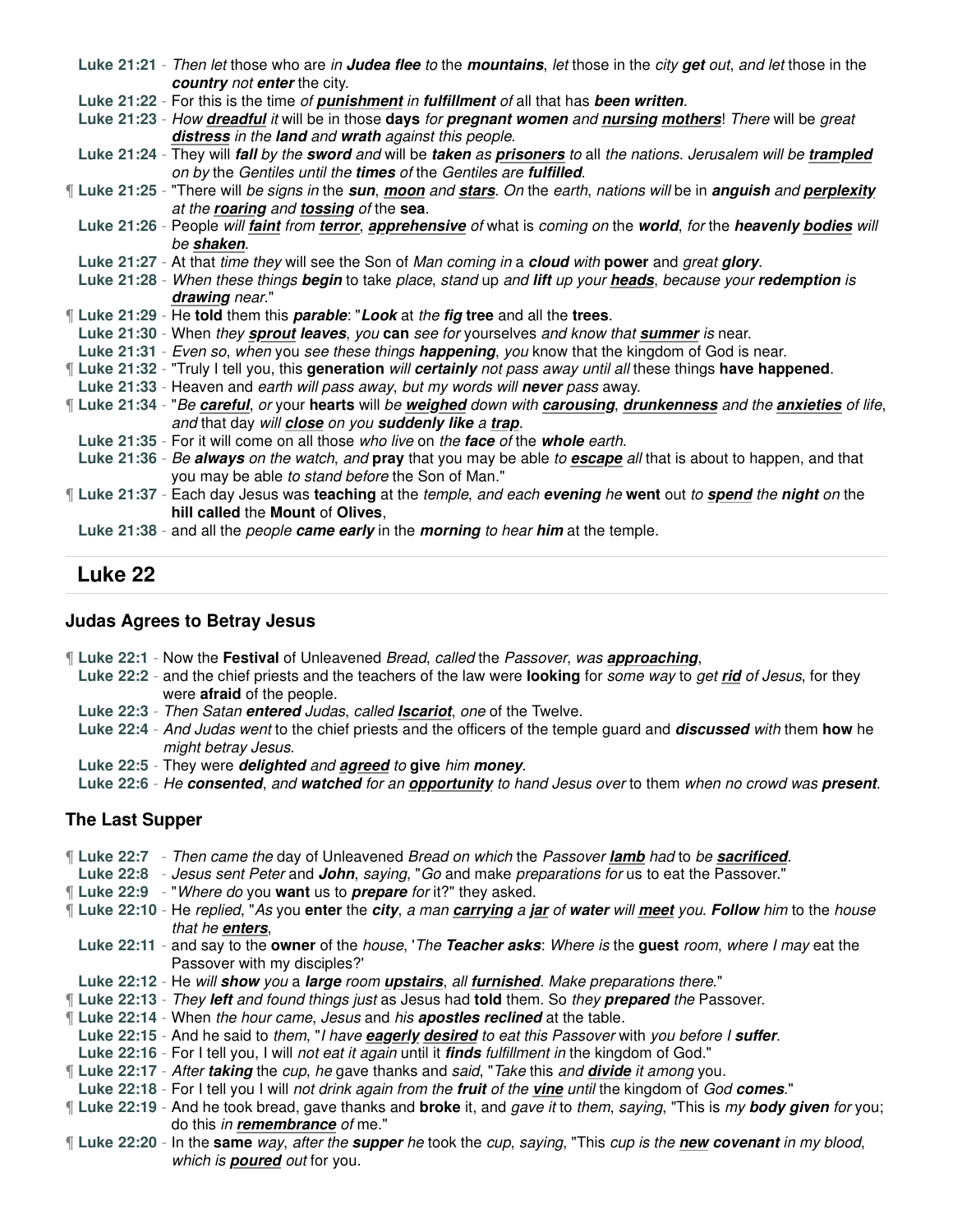| Luke 22:21 - But the hand of him who is going to betray me is with mine on the table.                                       |
|-----------------------------------------------------------------------------------------------------------------------------|
| Luke 22:22 - The Son of Man will go as it has been decreed. But woe to that man who betrays him!"                           |
| Luke 22:23 - They began to question among themselves which of them it might be who would do this.                           |
| If Luke 22:24 - A dispute also arose among them as to which of them was considered to be greatest.                          |
| Luke 22:25 - Jesus said to them, "The kings of the Gentiles lord it over them; and those who exercise authority over        |
| them call themselves <b>Benefactors</b> .                                                                                   |
| Luke 22:26 - But you are not to be like that. Instead, the greatest among you should be like the youngest, and the one      |
| who rules like the one who serves.                                                                                          |
| Luke 22:27 - For who is greater, the one who is at the table or the one who serves? Is it not the one who is at the         |
| table? But I am among you as one who serves.                                                                                |
| Luke 22:28 - You are those who have stood by me in my trials.                                                               |
| Luke 22:29 - And I confer on you a kingdom, just as my Father conferred one on me,                                          |
| Luke 22:30 - so that you may eat and drink at my table in my kingdom and sit on thrones, judging the twelve tribes of       |
| Israel.                                                                                                                     |
|                                                                                                                             |
| If Luke 22:31 - "Simon, Simon, Satan has asked to sift all of you as wheat.                                                 |
| Luke 22:32 - But I have prayed for you, Simon, that your faith may not fail. And when you have turned back,                 |
| strengthen your brothers."                                                                                                  |
| ¶ Luke 22:33 - But he replied, "Lord, I am ready to go with you to prison and to death."                                    |
| If Luke 22:34 - Jesus answered, "I tell you, Peter, before the rooster crows today, you will deny three times that you know |
| me."                                                                                                                        |
| ¶ Luke 22:35 - Then Jesus asked them, "When I sent you without purse, bag or sandals, did you lack anything?"               |
| "Nothing," they answered.                                                                                                   |
| If Luke 22:36 - He said to them, "But now if you have a purse, take it, and also a bag; and if you don't have a sword, sell |
| your cloak and buy one.                                                                                                     |
| Luke 22:37 - It is written: 'And he was numbered with the transgressors'; and I tell you that this must be fulfilled in     |
| me. Yes, what is written about me is reaching its fulfillment."                                                             |

¶ **Luke 22:38** - The disciples said, "**See**, Lord, **here** are **two** swords." "**That's enough**!" he replied.

### **Jesus Prays on the Mount of Olives**

- ¶ **Luke 22:39** Jesus went out as **usual** to the **Mount** of **Olives**, and his disciples followed him.
- **Luke 22:40** On reaching the **place**, he said to them, "Pray that you will not fall into temptation."
- **Luke 22:41** He **withdrew** about a **stone's throw beyond** them, **knelt** down and prayed,
- **Luke 22:42** "Father, if you are **willing**, take this cup from me; **yet** not my will, but **yours** be **done**."
- **Luke 22:43** An **angel** from **heaven appeared** to him and **strengthened** him.
- **Luke 22:44** And **being** in **anguish**, he prayed more **earnestly**, and his **sweat** was like **drops** of blood **falling** to the **ground**.
- ¶ **Luke 22:45** When he **rose** from **prayer** and went back to the disciples, he found them **asleep**, **exhausted** from **sorrow**.
- **Luke 22:46** "Why are you **sleeping**?" he asked them. "Get up and pray so that you will not fall into temptation."

### **Jesus Arrested**

- ¶ **Luke 22:47 While** he was **still** speaking a crowd came up, and the man who was called Judas, one of the Twelve, was leading them. He **approached** Jesus to kiss him,
- **Luke 22:48** but Jesus asked him, "Judas, are you **betraying** the Son of Man with a kiss?"
- ¶ **Luke 22:49** When Jesus' **followers** saw what was going to **happen**, they said, "Lord, should we **strike** with **our** swords?"
- **Luke 22:50** And one of them **struck** the servant of the high priest, **cutting off** his right ear.
- ¶ **Luke 22:51** But Jesus answered, "No more of this!" And he **touched** the **man's** ear and **healed** him.
- ¶ **Luke 22:52** Then Jesus said to the chief priests, the officers of the temple guard, and the elders, who had come for him, "Am I leading a **rebellion**, that you have come with swords and **clubs**?
	- **Luke 22:53 Every** day I was with you in the temple **courts**, and you did not **lay** a hand on me. But this is your hour- when **darkness reigns**."

### **Peter Disowns Jesus**

- ¶ **Luke 22:54** Then **seizing** him, they led him **away** and took him into the house of the high priest. Peter followed at a **distance**.
	- **Luke 22:55** And when some there had **kindled** a **fire** in the **middle** of the **courtyard** and had sat down together, Peter sat down with them.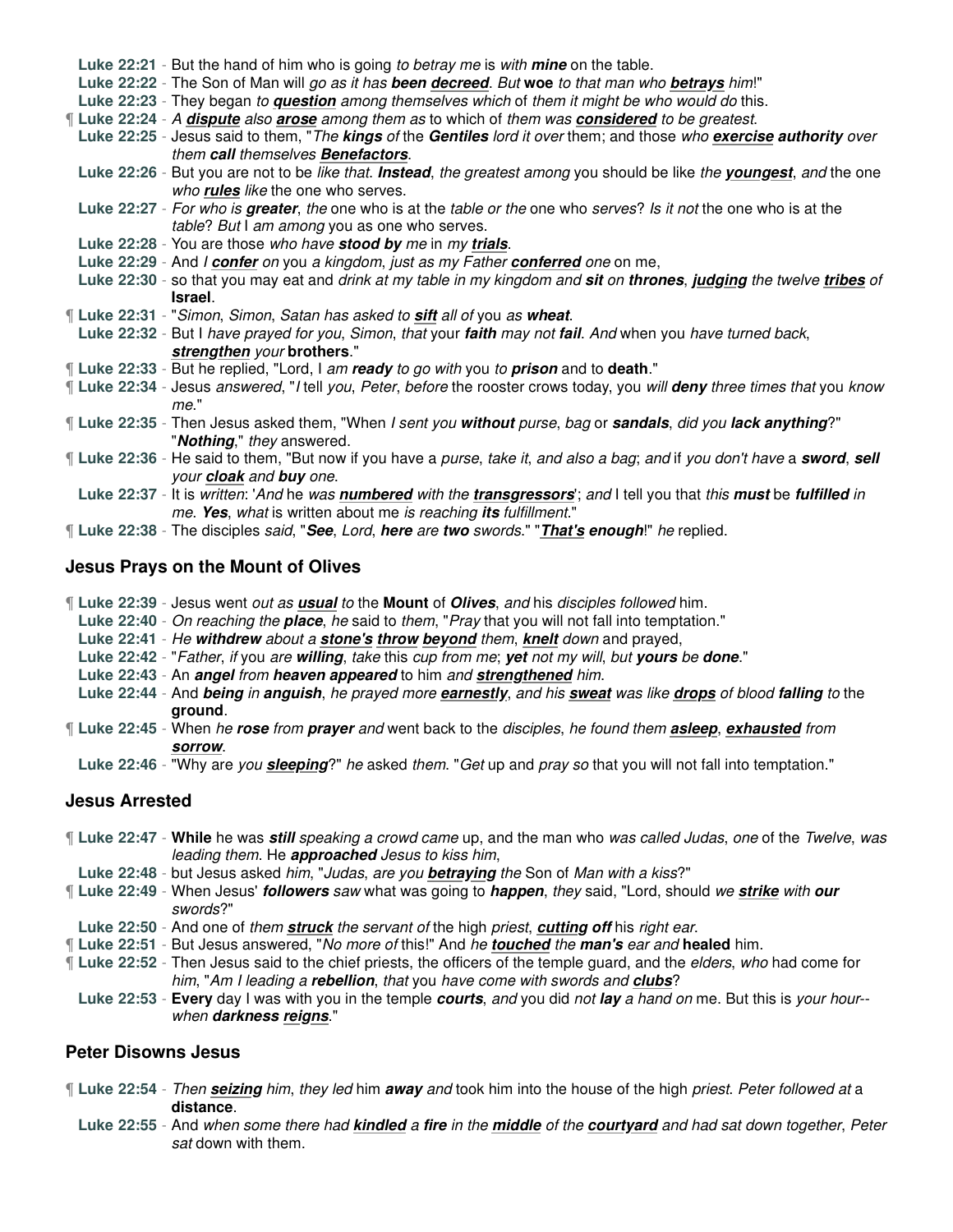- **Luke 22:56** A servant **girl** saw him seated there in the **firelight**. **She** looked **closely** at him and said, "This man was with him."
- ¶ **Luke 22:57** But he **denied** it. "**Woman**, I don't know him," he said.
- ¶ **Luke 22:58** A **little** later **someone else** saw him and said, "You also are one of them." "Man, I am not!" Peter replied.
- ¶ **Luke 22:59** About an hour later **another asserted**, "**Certainly** this **fellow** was with him, for he is a **Galilean**."
- ¶ **Luke 22:60** Peter replied, "Man, I don't know what **you're talking** about!" Just as he was speaking, the rooster **crowed**.
	- **Luke 22:61** The Lord turned and looked **straight** at Peter. Then Peter **remembered** the **word** the Lord had **spoken** to him: "Before the rooster crows today, you will **disown** me three times."
- **Luke 22:62** And he went **outside** and **wept bitterly**.

### **The Guards Mock Jesus**

- ¶ **Luke 22:63** The **men** who were **guarding** Jesus began **mocking** and **beating** him.
- **Luke 22:64** They **blindfolded** him and **demanded**, "**Prophesy**! Who **hit** you?"
- **Luke 22:65** And they said **many other insulting** things to him.

### **Jesus Before Pilate and Herod**

¶ **Luke 22:66** - At **daybreak** the **council** of the elders of the people, **both** the chief priests and the teachers of the law, **met** together, and Jesus was led before them.

**Luke 22:67** - "If you are the **Messiah**," they said, "tell us." Jesus answered, "If I tell you, you will not **believe** me,

- **Luke 22:68** and if I asked you, you would not **answer**.
- **Luke 22:69** But from now on, the Son of Man will be seated at the right hand of the **mighty** God."
- ¶ **Luke 22:70** They all asked, "Are you then the Son of God?" He replied, "You say that I am."
- ¶ **Luke 22:71** Then they said, "Why do we **need any** more **testimony**? We have **heard** it from his **own lips**."

# **Luke 23**

¶ **Luke 23:1** - Then the whole **assembly rose** and led him **off** to Pilate. **Luke 23:2** - And they **began** to **accuse** him, **saying**, "We have found this man **subverting** our **nation**. He **opposes payment** of **taxes** to **Caesar** and **claims** to be Messiah, a king." ¶ **Luke 23:3** - So Pilate asked Jesus, "Are you the king of the Jews?" "You have said so," Jesus **replied**. ¶ **Luke 23:4** - Then Pilate **announced** to the chief priests and the crowd, "I **find** no basis for a **charge** against this man." ¶ **Luke 23:5** - But they **insisted**, "He **stirs** up the people all over **Judea** by his **teaching**. He **started** in Galilee and has come all the way **here**." ¶ **Luke 23:6** - On **hearing** this, Pilate asked if the man was a **Galilean**. **Luke 23:7** - When he **learned** that Jesus was under **Herod's jurisdiction**, he sent him to Herod, who was also in Jerusalem at that time. ¶ **Luke 23:8** - When Herod saw Jesus, he was **greatly pleased**, **because** for a **long** time he had been wanting to see him. From what he had **heard** about him, he **hoped** to see him **perform** a **sign** of **some sort**. **Luke 23:9** - He **plied** him with **many questions**, but Jesus **gave** him no **answer**. **Luke 23:10** - The chief priests and the **teachers** of the **law** were **standing** there, **vehemently accusing** him. **Luke 23:11** - Then Herod and his soldiers **ridiculed** and mocked him. **Dressing** him in an **elegant robe**, they sent him back to Pilate. **Luke 23:12** - That day Herod and Pilate **became friends**--**before** this they had been **enemies**. ¶ **Luke 23:13** - Pilate called **together** the chief priests, the rulers and the people, **Luke 23:14** - and said to them, "You **brought** me this man as one who was **inciting** the people to **rebellion**. I have **examined** him in your **presence** and have found no basis for your **charges** against him. **Luke 23:15** - **Neither** has Herod, for he sent him back to us; as you **can** see, he has done nothing to deserve death. **Luke 23:16** - Therefore, I will **punish** him and then release him." ¶ **Luke 23:18** - But the whole crowd **shouted**, "Away with this man! Release Barabbas to us!" **Luke 23:19** - (Barabbas had been thrown into prison for an insurrection in the **city**, and for murder.) ¶ **Luke 23:20** - Wanting to release Jesus, Pilate **appealed** to them **again**. Luke 23:21 - But they kept shouting, "Crucify him! Crucify him!" ¶ **Luke 23:22** - For the **third** time he **spoke** to them: "**Why**? What **crime** has this man **committed**? I have found in him no **grounds** for the death **penalty**. Therefore I will have him punished and then release him." ¶ **Luke 23:23** - But with loud shouts they **insistently demanded** that he be crucified, and their shouts **prevailed**. **Luke 23:24** - So Pilate **decided** to **grant** their **demand**. **Luke 23:25** - He **released** the man who had been thrown into prison for insurrection and murder, the one they asked for, and **surrendered** Jesus to their will.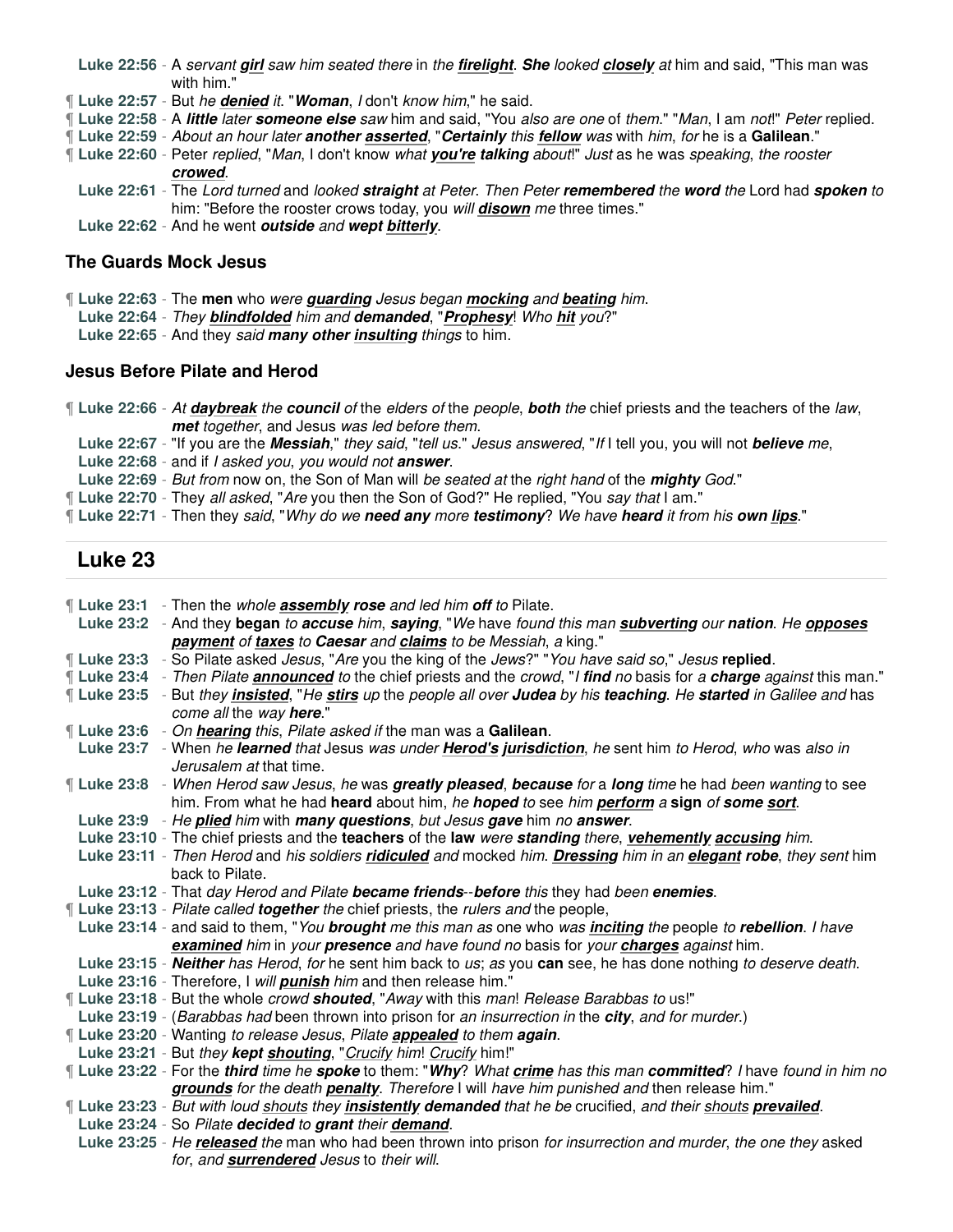## **The Crucifixion of Jesus**

¶ **Luke 23:26** - As the soldiers led him away, they **seized Simon** from **Cyrene**, who was on his way in from the **country**, and **put** the **cross** on him and **made** him **carry** it **behind** Jesus. **Luke 23:27** - A **large number** of people followed him, including women who **mourned** and **wailed** for him. **Luke 23:28** - Jesus **turned** and said to them, "**Daughters** of Jerusalem, do not weep for me; weep for **yourselves** and for your **children**. **Luke 23:29** - For the time will come when you will say, '**Blessed** are the **childless** women, the **wombs** that never **bore** and the breasts that never **nursed**!' **Luke 23:30** - Then "'they will say to the **mountains**, "**Fall** on us!" and to the **hills**, "**Cover** us!"' ¶ **Luke 23:31** - For if people do these things when the **tree** is **green**, what will **happen** when it is **dry**?" ¶ **Luke 23:32** - Two other **men**, **both** criminals, were also led out with him to be **executed**. **Luke 23:33** - When they came to the place called the **Skull**, they crucified him there, **along** with the criminals--one on his **right**, the other on his **left**. **Luke 23:34** - Jesus said, "Father, **forgive** them, for they do not **know** what they are **doing**." And they **divided** up his **clothes** by **casting lots**. ¶ **Luke 23:35** - The people stood watching, and the rulers **even sneered** at him. They said, "He **saved others**; **let** him save himself if he is **God's** Messiah, the **Chosen** One." ¶ **Luke 23:36** - The soldiers also came up and mocked him. They **offered** him **wine vinegar Luke 23:37** - and said, "If you are the king of the Jews, save yourself." ¶ **Luke 23:38** - There was a **written notice above** him, which **read**: this is the king of the jews. ¶ **Luke 23:39** - One of the criminals who **hung** there **hurled insults** at him: "**Aren't** you the Messiah? Save yourself and us!" ¶ **Luke 23:40** - But the other **criminal rebuked** him. "**Don't** you **fear** God," he said, "**since** you are under the **same sentence**? **Luke 23:41** - We are punished **justly**, for we are **getting** what our **deeds** deserve. But this man has done nothing **wrong**."

- ¶ **Luke 23:42** Then he said, "Jesus, **remember** me when you come into your kingdom."
- ¶ **Luke 23:43** Jesus **answered** him, "**Truly** I **tell** you, **today** you will be with me in **paradise**."

### **The Death of Jesus**

- ¶ **Luke 23:44** It was now about **noon**, and **darkness** came over the whole **land until three** in the **afternoon**,
- **Luke 23:45** for the **sun stopped shining**. And the **curtain** of the **temple** was **torn** in two.
- **Luke 23:46** Jesus called out with a loud **voice**, "Father, into your **hands** I **commit my spirit**." When he had said this, he **breathed** his **last**.
- ¶ **Luke 23:47** The **centurion**, **seeing** what had **happened**, **praised** God and said, "**Surely** this was a **righteous** man."
- **Luke 23:48** When all the people who had **gathered** to **witness** this **sight** saw what took place, they **beat** their breasts and went away.
- **Luke 23:49** But all **those** who **knew** him, including the women who had followed him from Galilee, stood at a **distance**, watching these things.

### **The Burial of Jesus**

- ¶ **Luke 23:50** Now there was a man **named** Joseph, a **member** of the **Council**, a **good** and **upright** man,
- **Luke 23:51** who had not **consented** to their **decision** and **action**. He came from the **Judean town** of **Arimathea**, and he himself was **waiting** for the kingdom of God.
- **Luke 23:52 Going** to Pilate, he asked for Jesus' body.
- **Luke 23:53** Then he took it **down**, **wrapped** it in **linen cloth** and **placed** it in a tomb **cut** in the **rock**, one in which no one had **yet** been laid.
- **Luke 23:54** It was **Preparation** Day, and the Sabbath was about to **begin**.
- ¶ **Luke 23:55** The women who had come with Jesus from Galilee followed Joseph and saw the tomb and **how** his body was laid in it.
	- **Luke 23:56** Then they went **home** and **prepared spices** and **perfumes**. But they **rested** on the Sabbath in **obedience** to the **commandment**.

# **Luke 24**

### **Jesus Has Risen**

¶ **Luke 24:1** - On the **first** day of the **week**, **very** early in the morning, the women took the **spices** they had **prepared**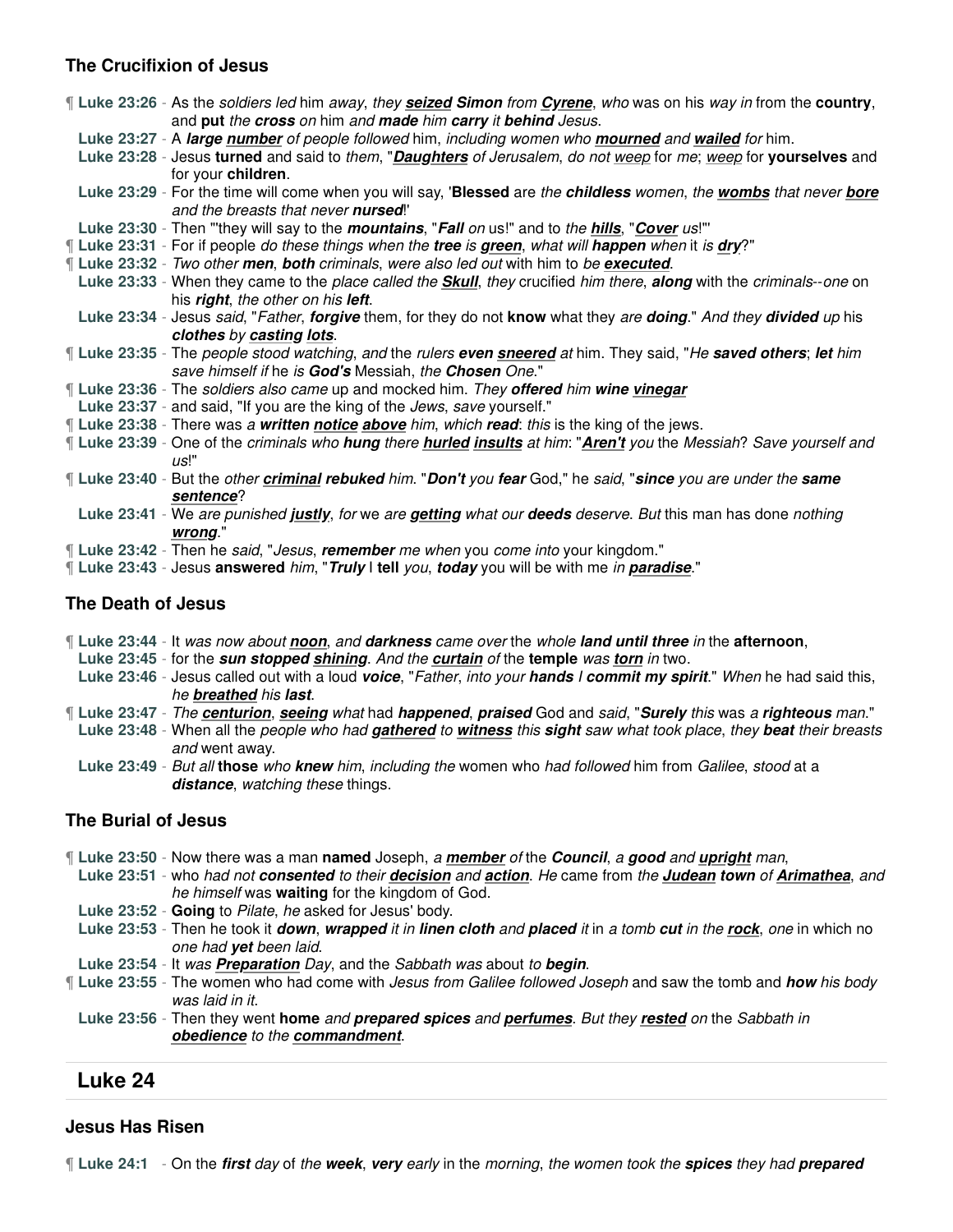and went to the tomb.

- **Luke 24:2** They found the **stone rolled** away from the tomb,
- **Luke 24:3** but when they **entered**, they did not find the body of the Lord Jesus.
- **Luke 24:4** While they were wondering about this, **suddenly** two men in **clothes** that **gleamed** like **lightning** stood **beside** them.
- **Luke 24:5** In their **fright** the women **bowed down** with their faces to the **ground**, but the men said to them, "Why do you look for the **living** among the dead?
- **Luke 24:6** He is not here; he has risen! **Remember** how he told you, while he was still with you in **Galilee**:
- **Luke 24:7** 'The **Son** of **Man** must be **delivered** over to the hands of **sinners**, be crucified and on the third day be **raised again**.' "
- **Luke 24:8** Then they **remembered** his words.
- ¶ **Luke 24:9** When they came **back** from the tomb, they told all these things to the Eleven and to all the others.
- **Luke 24:10** It was Mary **Magdalene**, **Joanna**, Mary the **mother** of **James**, and the others with them who told this to the **apostles**.
- **Luke 24:11** But they did not believe the women, because their words **seemed** to them like **nonsense**.
- **Luke 24:12 Peter**, **however**, got up and **ran** to the tomb. **Bending** over, he saw the **strips** of **linen lying** by **themselves**, and he went away, wondering to himself what had happened.

## **On the Road to Emmaus**

|  | ¶ Luke 24:13 - Now that same day two of them were going to a village called Emmaus, about seven miles from<br>Jerusalem.    |
|--|-----------------------------------------------------------------------------------------------------------------------------|
|  | Luke 24:14 - They were talking with each other about everything that had happened.                                          |
|  | Luke 24:15 - As they talked and discussed these things with each other, Jesus himself came up and walked along              |
|  | with them;                                                                                                                  |
|  | Luke 24:16 - but they were kept from recognizing him.                                                                       |
|  | Luke 24:17 - He asked them, "What are you discussing together as you walk along?" They stood still, their faces             |
|  | downcast.                                                                                                                   |
|  | Luke 24:18 - One of them, named Cleopas, asked him, "Are you the only one visiting Jerusalem who does not know              |
|  | the things that have happened there in these days?"                                                                         |
|  | Luke 24:19 - "What things?" he asked. "About Jesus of Nazareth," they replied. "He was a prophet, powerful in word          |
|  | and deed before God and all the people.                                                                                     |
|  | Luke 24:20 - The chief priests and our rulers handed him over to be sentenced to death, and they crucified him;             |
|  | Luke 24:21 - but we had hoped that he was the one who was going to redeem Israel. And what is more, it is the third         |
|  | day since all this took place.                                                                                              |
|  | Luke 24:22 - In addition, some of our women amazed us. They went to the tomb early this morning                             |
|  | Luke 24:23 - but didn't find his body. They came and told us that they had seen a vision of angels, who said he was         |
|  | alive.                                                                                                                      |
|  | Luke 24:24 - Then some of our companions went to the tomb and found it just as the women had said, but they did             |
|  | not see Jesus."                                                                                                             |
|  | [Luke 24:25 - He said to them, "How foolish you are, and how slow to believe all that the prophets have spoken!             |
|  | Luke 24:26 - Did not the Messiah have to suffer these things and then enter his glory?"                                     |
|  | Luke 24:27 - And beginning with Moses and all the Prophets, he explained to them what was said in all the Scriptures        |
|  | concerning himself.                                                                                                         |
|  | If Luke 24:28 - As they approached the village to which they were going, Jesus continued on as if he were going<br>farther. |
|  | Luke 24:29 - But they urged him strongly, "Stay with us, for it is nearly evening; the day is almost over." So he went      |
|  | in to stay with them.                                                                                                       |
|  | If Luke 24:30 - When he was at the table with them, he took bread, gave thanks, broke it and began to give it to them.      |
|  | Luke 24:31 - Then their eyes were opened and they recognized him, and he disappeared from their sight.                      |
|  | Luke 24:32 - They asked each other, "Were not our hearts burning within us while he talked with us on the road and          |
|  | opened the Scriptures to us?"                                                                                               |
|  | [Luke 24:33 - They got up and returned at once to Jerusalem. There they found the Eleven and those with them,               |
|  | assembled together                                                                                                          |
|  | Luke 24:34 - and saying, "It is true! The Lord has risen and has appeared to Simon."                                        |
|  | Luke 24:35 - Then the two told what had happened on the way, and how Jesus was recognized by them when he broke             |
|  | the bread.                                                                                                                  |
|  |                                                                                                                             |
|  |                                                                                                                             |

# **Jesus Appears to the Disciples**

¶ **Luke 24:36** - While they were still talking about this, Jesus himself stood among them and said to them, "**Peace** be with you."